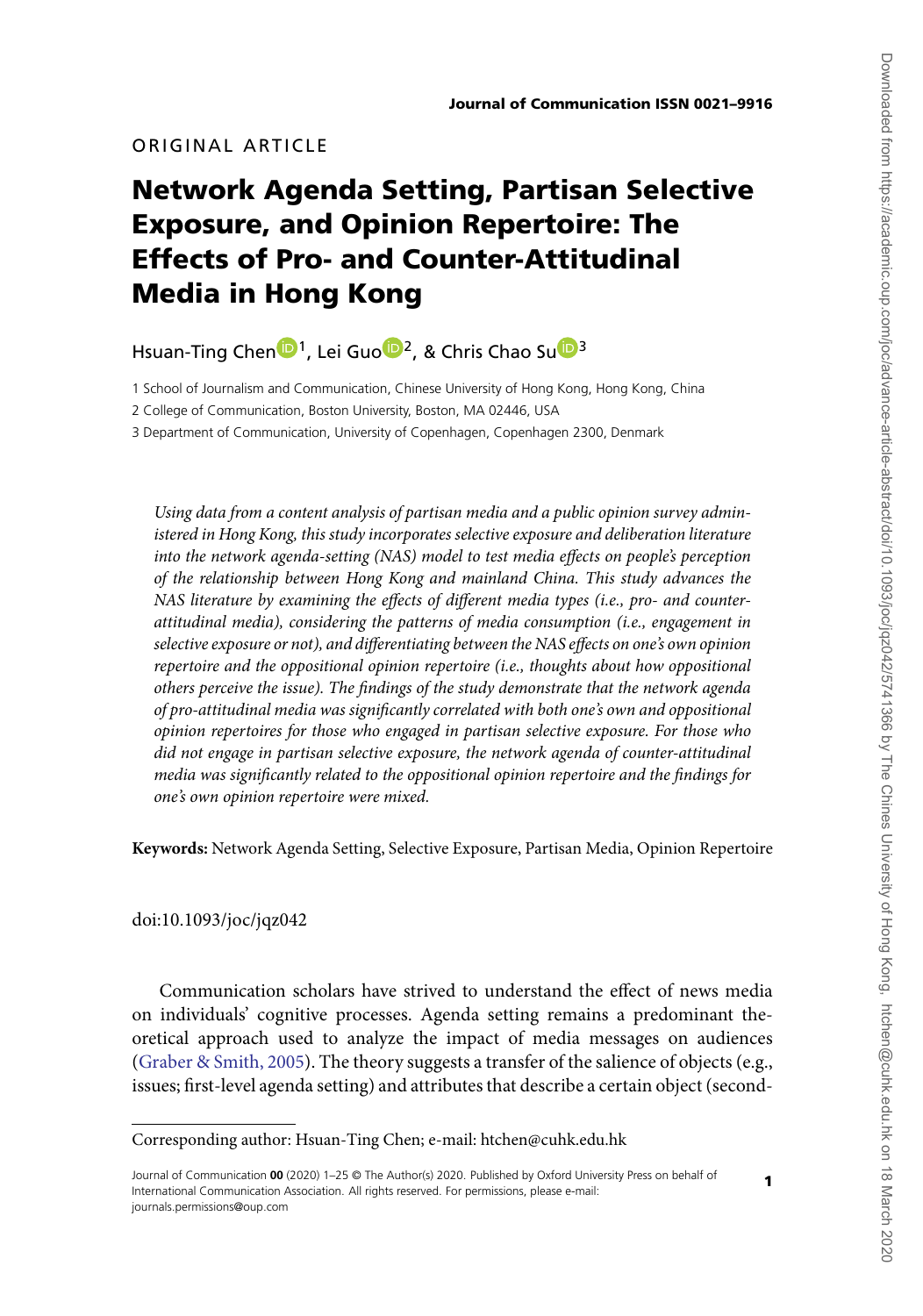level agenda setting) from news media to the public [\(McCombs, 2004\)](#page-23-0). One recent development in agenda-setting theory, the network agenda-setting (NAS) model, asserts that the salience of network relationships between objects and attributes can also be transferred from the media to the public agenda [\(Guo, 2012\)](#page-22-1). This is considered the third level of agenda setting, which emphasizes the effect of the overall picture of the news coverage rather than the prominence of individual elements. Although the NAS model has received empirical support (e.g., Guo & McCombs, 2011; [Vu, Guo, & McCombs, 2014\), researchers have not paid enough attention to the](#page-22-2) nuances of the public's network agenda. In particular, it remains unknown to what extent the public's network agenda would be affected by news media with different political orientations, which can be considered pro- or counter-attitudinal to a citizen in terms of his or her political leaning. In this study, we incorporate the literature on deliberation and partisan selective exposure into the NAS model to understand the nuances of the public network agenda and how they relate to the network agenda of pro- and counter-attitudinal media.

Deliberation refers to "a combination of careful problem analysis and an egalitarian process in which participants have adequate speaking opportunities and engage in attentive listening or dialogue that bridges divergent ways of speaking and knowing" [\(Burkhalter, Gastil, & Kelshaw, 2002,](#page-21-0) p. 398). Theorists hold that such deliberation, with disagreement as one of the core elements, plays an important role in fostering an understanding of different political views, producing well-informed opinions, and generating balanced political judgments [\(Gutmann & Thompson, 1996;](#page-22-3) [Mutz, 2002;](#page-23-2) [Price, Cappella, & Nir, 2002\)](#page-23-3). Most research concerned with deliberation pertains to interpersonal conversation, but researchers suggest that news media can also facilitate the deliberative process by offering diverse issue information and divergent political positions [\(Wessler & Rinke, 2014\)](#page-23-4).

However, news media might not adequately perform their role as crucial sources of political information, but instead deliver slanted information catering to their target audience's political preferences [\(Iyengar & Hahn, 2009;](#page-22-4) Chen, Gan & Sun [2017\). Partisan media outlets have been found to cover issues differently and lead](#page-21-1) partisans to view the political world differently, depending on their political leaning [\(Stroud, 2011\)](#page-23-5). One important goal of this study is to investigate the NAS effect of partisan media. The deliberation literature, therefore, offers this study a framework to probe how media could make people perceive an issue in different ways by shaping their cognitive maps. It is worth noting that this study did not test the classic deliberation dynamics, such as political discussion, debates, and opinion exchanges. Instead, we examine how partisan media affects people's cognitive process by distinguishing between one's own opinion repertoire and that of a group of "oppositional others" who hold an oppositional political perspective (e.g., left-leaning vs. right-leaning in the United States). The deliberation literature serves as a framework and foundation for a normative discussion, given that this study aims to integrate it with the NAS model, which typically assesses the formation of mental maps. It is likely that partisan media shape not only how we think of an issue, but also how we perceive the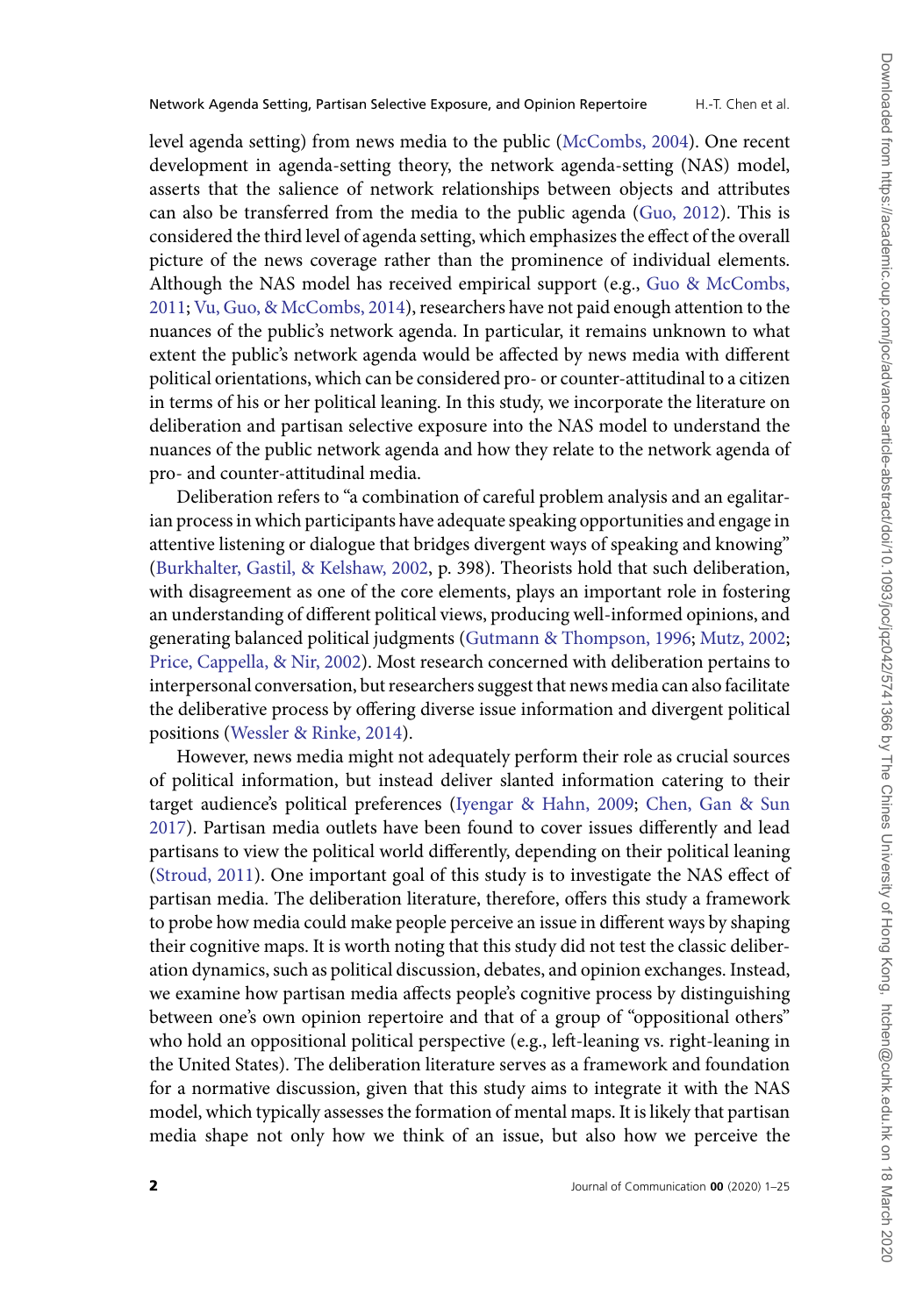Downloaded from https://academic.oup.com/joo/advance-article-abstract/doi/10.1093/joc/jqz042/5741366 by The Chines University of Hong Kong , htchen@cuhk.edu.hk on 18 March 2020 Downloaded from https://academic.oup.com/joc/advance-article-abstract/doi/10.1093/joc/jqz042/5741366 by The Chines University of Hong Kong, htchen@cuhk.edu.hk on 18 March 2020

way oppositional others think of the issue. Examining these two types of opinion repertoire is particularly helpful for researchers to understand the effects of media on the development of deliberative democracy.

The aforementioned agenda-setting effects of partisan media are posited based on the assumption that partisans are exposed to pro-attitudinal content. However, the role of selective exposure has not yet been fully explored in the agenda-setting research. Although people who engage in partisan selective exposure are likely to see the world in partisan terms [\(Stroud, 2011\)](#page-23-5), some people may not engage in this selective behavior [\(Dubois & Blank, 2018\)](#page-22-5). In this study, we look specifically at how the NAS effect might vary on individuals who engage in partisan selective exposure and on those who do not, shedding light on the variances of media effects in the agenda-setting research. Taken together, we examine the extent to which pro- and counter-attitudinal media affect one's own opinion repertoire and that of oppositional others, while considering whether individuals engage in partisan selective exposure or not.

This study is based on a network analysis of media coverage and public opinion in Hong Kong, which features a rich variety of media sources and a semi-democratic political system where citizens have no vote for the Chief Executive and only half of the legislature is elected through a popular vote [\(Lee & Chan, 2012\)](#page-23-6). Setting the study in Hong Kong extends the literature on NAS to a non-Western context and a different political system, given that most of the empirical evidence supporting the NAS model has been gathered in the United States (e.g., [Vargo, Guo, McCombs, & Shaw, 2014\)](#page-23-7), with only a few exceptions (e.g., [Cheng, 2016;](#page-21-2) [Cheng & Chan, 2015;](#page-21-3) [Wu & Guo, 2017\)](#page-24-0). Specifically, we focused on the Hong Kong–mainland China relationship, which has become a significant issue polarizing public opinion in Hong Kong.

## **The Hong Kong context: The Hong Kong and mainland China relationship**

The handover of sovereignty over Hong Kong set off a drastic transition and a series of political upheavals in the past two decades. Recent polls show a growing concern [about China's political interventions in Hong Kong \(Public Opinion Programme,](#page-23-8) 2019). These include controversies over political reform, the political screening of election candidates, moral and national education, the implementation of universal suffrage (which provoked several large-scale protests, such as the Umbrella Movement), and a proposed extradition bill that would allow people to be sent from Hong Kong to mainland China for trial.

The conflicts between Hong Kong and mainland China have stimulated constant debates in the news media and the public, where voices from different political camps are presented. Hong Kong is not a two-party system, but the political parties can be generally classified into the pro-establishment and the pro-democracy camps, which represent the two major political forces that have opposite political stances on most issues. The pro-establishment camp takes a political orientation that caters to the interests of the central Chinese government, and the Hong Kong government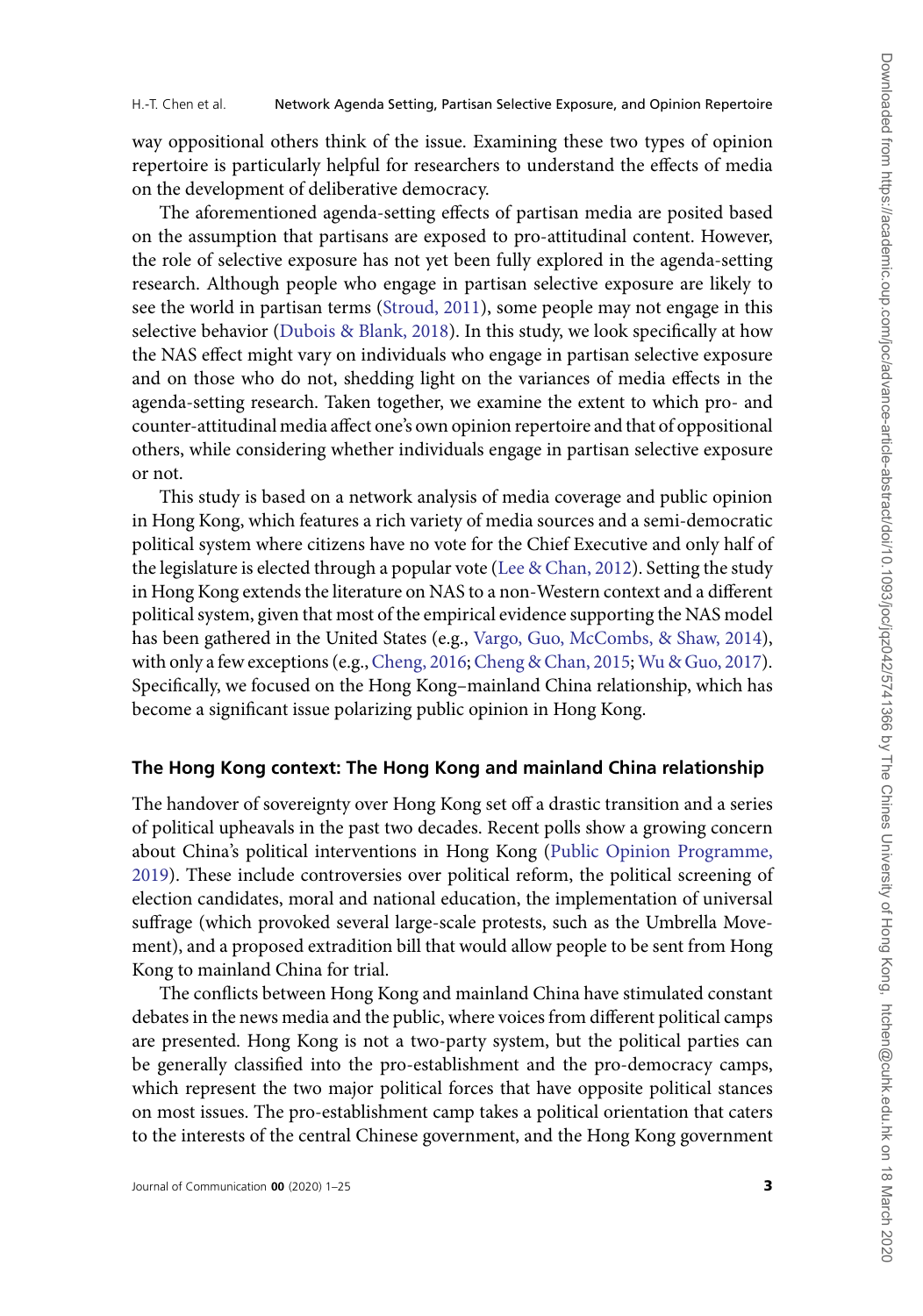and officials typically align themselves with the pro-establishment camp. The prodemocracy camp promotes the democratization of Hong Kong and seeks a greater level of autonomy from the Chinese government. In addition to news media that hold a neutral political stance, a large number of partisan media exist that support either pro-establishment or pro-democracy political ideologies.

Scholars, critics, and the press have indicated that public opinion in Hong Kong has been increasingly polarized (e.g., [Wu & Shen, 2018\)](#page-24-1). The proliferating media outlets, the controversial issue of the Hong Kong–mainland China relationship, and the tension between the pro-democracy camp and the pro-establishment camp provide a suitable context to examine the NAS effect and partisan selective exposure.

## **The network agenda-setting model**

The transfer of salience of objects from the news media agenda to the public agenda is known as first-level agenda setting [\(McCombs & Shaw, 1972\)](#page-23-9). Given that each object emphasized by the media has numerous characteristics and properties, second-level agenda setting examines the salience transfer of attributes. While the first two levels of agenda-setting research focus on individual, discrete elements, the NAS model proposes that the salience of interrelationships between objects and/or attributes can also be transferred from the news media to the public's mind [\(Guo, 2012\)](#page-22-1). Specifically, the NAS model incorporates concepts of cognitive mapping and the associative network model, suggesting that humans' mental representations can be presented as a network-like structure in which any node (the unit of information) is connected to numerous other nodes [\(Anderson, 1983\)](#page-21-4). One can search one's associative memory network for specific information and reactivate it in the working memory. Among other factors, media coverage plays a significant role in shaping the associative memory network. By activating and reactivating certain information, the media can create and strengthen the connection between constructs in the audience's memory. For instance, if news media report two issues recurrently (e.g., economy and immigration), the audience will be likely to retrieve the connection between the two issues. Thus, news media can influence our cognitive perception not only by telling us what to think about and how to think about it, but also how to associate different messages [\(Guo, 2012,](#page-22-1) p. 621).

A number of empirical studies have provided support for the NAS model (see Guo [& McCombs, 2015\). For example, based on an analysis of the Texas gubernatorial](#page-22-6) election in 2002, the first NAS study found that the interrelationships among the political candidates' attributes emphasized by news media had a significant correlation with the public's perception of the candidates [\(Guo & McCombs, 2011\)](#page-22-2). Another study tested the NAS model by examining an object-based network derived from sets of national data from a 5-year period in the United States [\(Vu et al., 2014\)](#page-23-1). The study focused on objects rather than attributes, documenting that news media bundled issue objects and made the interrelationships salient in the public's mind. Using large datasets from Twitter, [Vargo et al. \(2014\)](#page-23-7) further validated the NAS model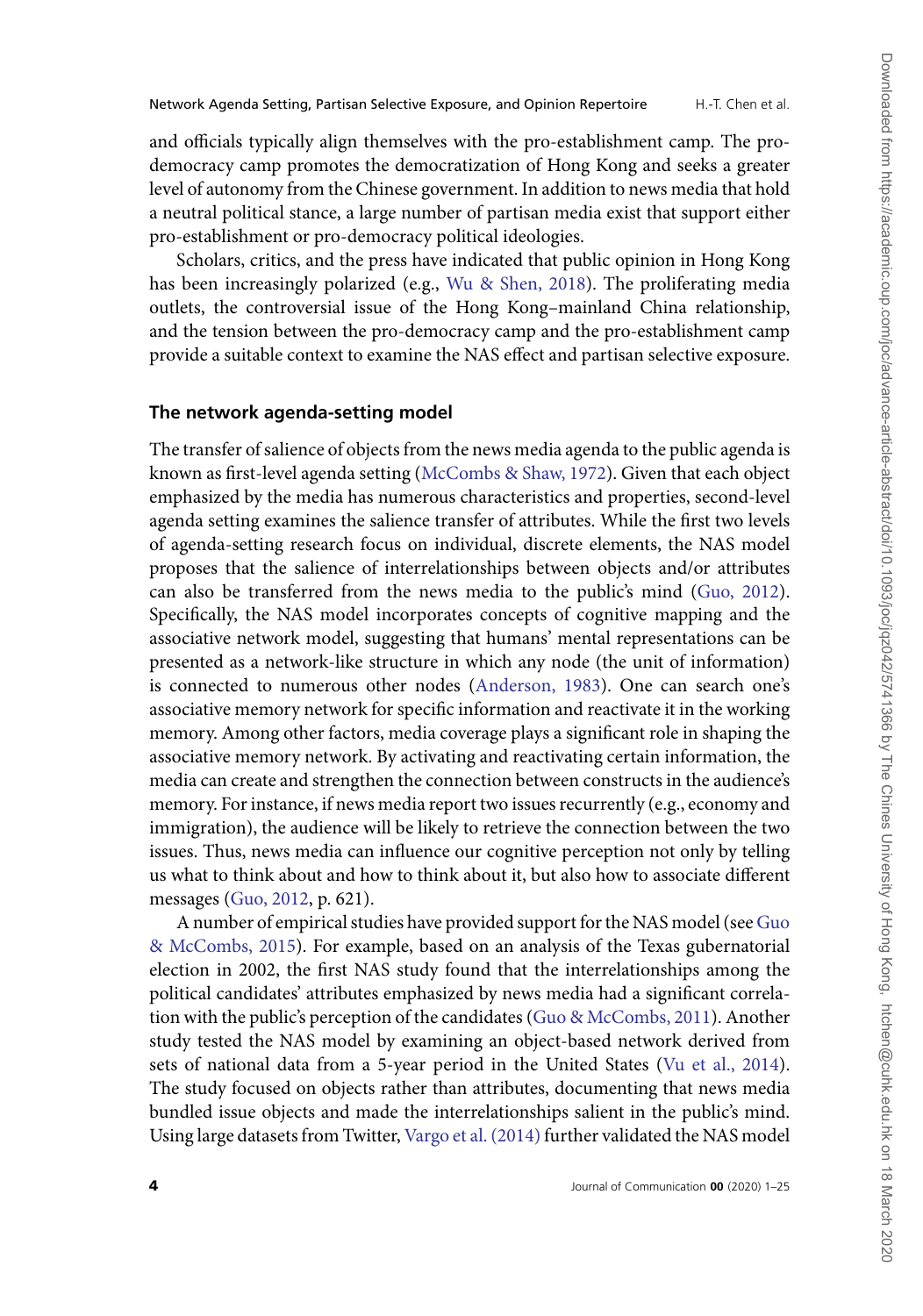in the social media context during the 2012 U.S. presidential election. Outside the [U.S. context, the NAS model has been applied to Hong Kong in two studies.](#page-21-3) Cheng and Chan (2015) investigated the NAS effect in the setting of the anti–Moral and National Education movement in Hong Kong and found a strong correlation between the media and public attribute network agendas. [Cheng \(2016\)](#page-21-2) also found a strong attribute agenda-setting effect at the third level in a study on a controversial political figure in Hong Kong.

To theoretically advance the NAS model, the current study draws on the deliberation and selective exposure literature to distinguish between one's own and oppositional opinion repertoires and examine the NAS effects of pro- and counterattitudinal media while considering individuals' media consumption patterns. We assume that the pro- and counter-attitudinal news media would be powerful in shaping one's own network agenda, as well as one's perception of the opposing camp, depending on how people consume the media.

## **Distinguishing between one's own and oppositional opinion repertoires**

Deliberation is tied to democratic politics and the public sphere in which rational political decision-making occurs through the process of political thinking and dis[cussion among equal citizens to achieve political goals and the public good \(Gutmann](#page-22-3) & Thompson, 1996). Deliberation highlights equality as one of its normative characteristics so that the discourse of certain viewpoints should not be lacking or otherwise suppressed [\(Sanders, 1997\)](#page-23-10). Thus, to capture the outcome of deliberation, scholars have examined the quality of public opinion by using the measure of argument repertoire as an indicator of the development of a deliberative society that values diverse ideas and views [\(Cappella, Price, & Nir, 2002\)](#page-21-5).

The concept of an argument repertoire suggests that for any given stated opinion [on an issue, there should be relevant reasons both for and against it \(Cappella et al.,](#page-21-5) 2002). As a result, the measure of an argument repertoire not only considers one's understanding of his or her own viewpoint (i.e., one's own argument repertoire), but also takes empirical account of the person's understanding of the opposite position (i.e., the oppositional argument repertoire). For example, if some respondents indicate that their position is pro-life on the abortion issue, they will be asked to list reasons why they support the pro-life view and are against the pro-choice view, as well as reasons why oppositional others support a pro-choice view and are against the pro-life view. Studies have found that one's own and the oppositional argument repertoires can be affected differently by exposure to pro- and counter-attitudinal viewpoints [\(Chen, 2018;](#page-21-6) [Wojcieszak, 2012\)](#page-24-2).

Following the same line of reasoning, to assess the cognitive process in the NAS effect, it is important to probe into the complexity of public opinion by understanding not only how one thinks of an issue, but also how one perceives the way oppositional others think of the issue. We use the term "opinion repertoire"—one's own and the oppositional others'—given that it has some similarity to argument repertoire Downloaded from https://academic.oup.com/joo/advance-article-abstract/doi/10.1093/joc/jqz042/5741366 by The Chines University of Hong Kong , htchen@cuhk.edu.hk on 18 March 2020 Downloaded from https://academic.oup.com/joc/advance-article-abstract/doi/10.1093/joc/jqz042/5741366 by The Chines University of Hong Kong, htchen@cuhk.edu.hk on 18 March 2020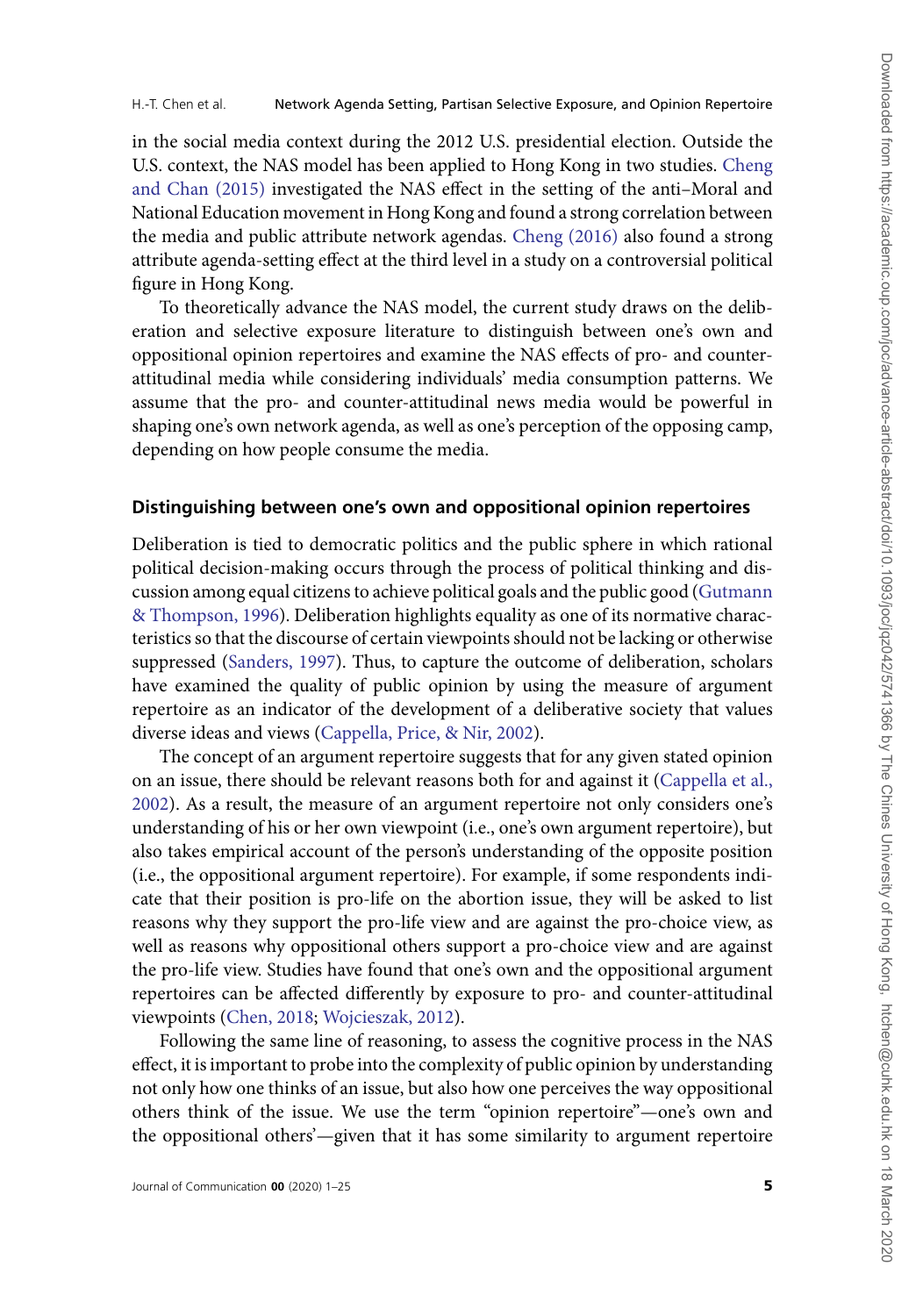in terms of differentiating conceptually between one's own and the oppositional others' stance. It is, however, worth noting that the deliberation literature only offers a framework leading us to examine the two types of opinion repertoires, given that our focus is to capture people's perception of an issue (e.g., perceived attribute network of an object), which is the key outcome variable in the NAS research. The opinion repertoire is different from the traditional measures of deliberation, such as argumentation, political debates, and interpersonal discussion.

Doing so fills a gap in the NAS research in particular, as well as in the agendasetting research in general, which has long examined how news media influence how people think of an issue from one's own perspective. The literature has not yet developed an understanding of the other potential dimension of the cognitive process, which is an individual's perception of how oppositional others think of the issue. Specifically, to investigate the NAS effect, we distinguish between one's own attribute network and that of the oppositional others and examine how the two types of network are associated with pro- and counter-attitudinal media, respectively. In addition, we expect that the NAS effect should depend on one's media consumption patterns, which can be examined through the theoretical lens of selective exposure.

### **Selective exposure and network agenda setting**

Selective exposure denotes the influence of individuals' media selections and has been considered an explanation for why media cannot influence individuals' beliefs or perceptions effectively [\(Klapper, 1960\)](#page-22-7). The main question in selective exposure research is to understand whether individuals actively seek out likeminded information and avoid information that challenges their beliefs [\(Festinger, 1957\)](#page-22-8). Researchers have applied selective exposure to understand partisans' preference for consonant [political information that can reinforce their pre-existing political views \(Garrett,](#page-22-9) 2009; [Stroud, 2011\)](#page-23-5). Deliberative theorists have been concerned that individuals' tendency to seek likeminded information is detrimental to democratic development (e.g., [Habermas, 1989\)](#page-22-10). When they consume predominantly likeminded information and do not hear viewpoints from other sides, citizens will be less politically tolerant and more attitudinally polarized [\(Sunstein, 2007;](#page-23-11) [Kim, 2015\)](#page-22-11). It would also be detrimental to the understanding of a subject [\(Benhabib, 1996\)](#page-21-7).

Researchers have incorporated the examination of selective exposure in agendasetting research (e.g., [Stroud, 2011\)](#page-23-5) and argued that different media outlets with their own political leanings would have different agendas in their reporting. Individuals who tend to selectively expose themselves to likeminded opinions and consonant [information would be especially susceptible to pro-attitudinal media \(Barnidge et](#page-21-8) al., 2020; [Stroud, 2011\)](#page-23-5). In other words, partisan media, which tend to be regarded as trusted sources among likeminded audiences, are in a privileged position to [set the agenda of those who are engaged in partisan selective exposure.](#page-24-0) Wu and Guo (2017) documented this pattern in their NAS study about the 2012 Taiwan presidential election. Assuming that partisan voters would mainly consume pro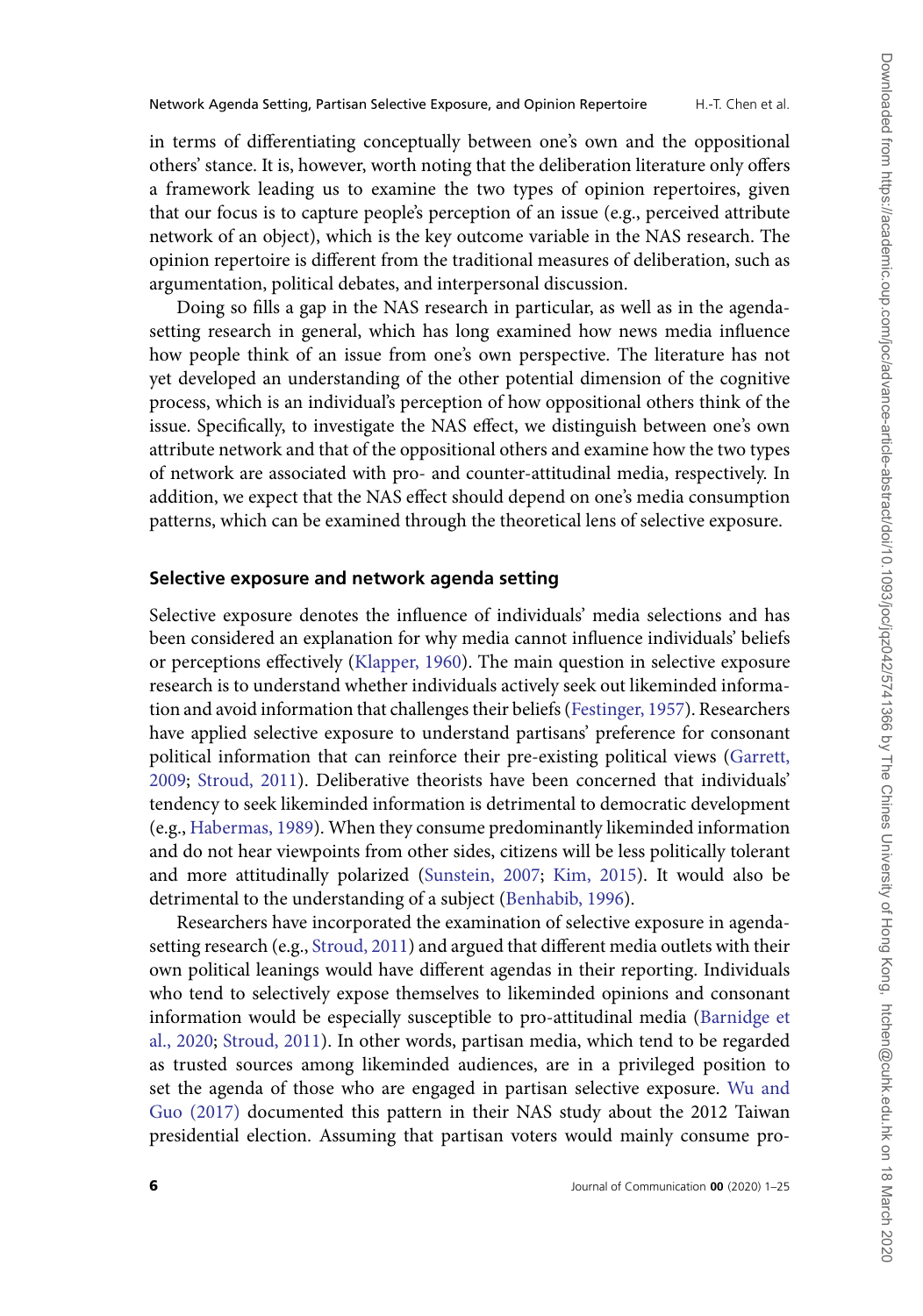attitudinal media, they found a significant relationship between the issue network of partisan media and that of their likeminded voters.

To establish a baseline, this present study first sought to replicate Wu and Guo's (2017) [findings, and expects that in the context of Hong Kong, pro-establishment](#page-24-0) and pro-democracy supporters' attribute networks that represent their own opinion repertoire should match the attribute networks of the pro-attitudinal media they consume regarding the issue of the relationship between Hong Kong and mainland China. We propose the following:

H1: The attribute network of the pro-establishment media is positively associated with the attribute network that represents pro-establishment supporters' own opinion repertoire.

H2: The attribute network of the pro-democracy media is positively associated with the attribute network that represents pro-democracy supporters' own opinion repertoire.

The relationship discussed above between agenda setting and selective exposure is built on the assumption that the public is engaged in selective exposure. However, this may not hold true in reality. For instance, [Dubois and Blank \(2018\)](#page-22-5) argued that only a small segment of the population in the United Kingdom are likely to find themselves in an echo chamber. There is also the question of what should be counted as selective exposure. In many studies, selective exposure has been conceptualized as a behavior that combines both approaching likeminded and avoiding counterattitudinal information, an all-or-nothing phenomenon [\(Festinger, 1957;](#page-22-8) Klapper, [1960\). This operationalization assumes that people either exclusively use likeminded](#page-22-7) information and are considered to engage in selective exposure or they do not engage in selective exposure. However, exposure to only likeminded views is almost impossible in a high-choice media environment [\(Prior, 2007\)](#page-23-12). People would be exposed to conflicting viewpoints to some extent, either purposefully or incidentally [\(Garrett & Stroud, 2014;](#page-22-12) [Kim, Chen, & Gil de Zúñiga, 2013\)](#page-22-13). Accordingly, to examine partisan selective exposure, a preference for likeminded viewpoints over other viewpoints (i.e., counter-attitudinal and neutral) is a more compelling conceptualization [\(Stroud, 2017\)](#page-23-13). While scholars over the years have strived to develop a comprehensive measure of selective exposure, following this straightforward conceptualization would be practical to capture engagement in selective exposure in the current media environment.

In this study, we examine whether a person engages in partisan selective exposure or not, and how that would influence the NAS effect. As for one's own opinion repertoire, it is logical to assume that pro-attitudinal media should have a NAS effect on those who exhibit a pattern of partisan selective exposure. Thus, we propose:

H3: The attribute network of pro-attitudinal media is positively associated with the attribute network that represents one's own opinion repertoire among those who engage in partisan selective exposure.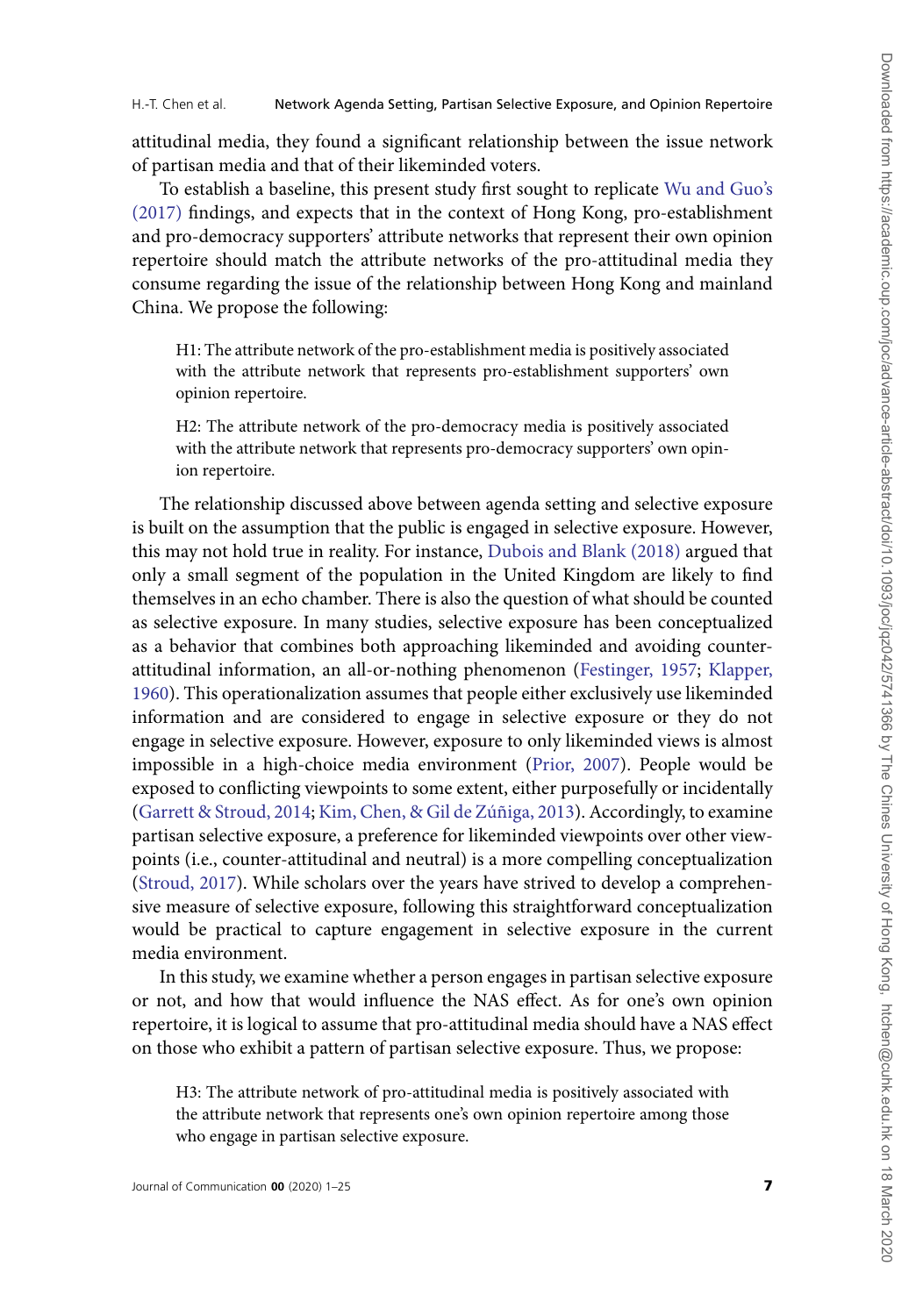Partisan selective exposure may also influence one's understanding of the perspectives of oppositional others. The way outgroup members are portrayed in the partisan media is believed to have consequences for levels of prejudice and stereotyping in the mass public [\(Mutz & Goldman, 2010\)](#page-23-14). Given that people lack familiarity with members of the outgroup [\(Linville & Jones, 1980\)](#page-23-15), they are likely to retrieve information about outgroup members from the media. People who engage in selective exposure would retrieve more information about the outgroup from proattitudinal media. Thus, pro-attitudinal media could induce biased processing and lead audiences to misunderstand others by affecting how individuals think of the oppositional others. Accordingly, we posit:

H4: The attribute network of pro-attitudinal media is positively associated with the attribute network that represents the oppositional opinion repertoire among those who engage in partisan selective exposure.

## **The network agenda-setting effect of counter-attitudinal media**

Given that people are likely to be exposed to at least some counter-attitudinal information in a high-choice media environment, what has been lacking in the NAS literature, to our knowledge, is the study of the NAS effect, or the agendasetting effect in general, of counter-attitudinal media. In particular, the NAS effect of counter-attitudinal media on individuals who consume both pro- and counterattitudinal media is important but unexplored. As deliberative theorists argue, exposure to counter-attitudinal perspectives promotes representative thinking (Gutmann [& Thompson, 1996\). It enhances the awareness of rationales that support opposing](#page-22-3) perspectives and also familiarizes people with oppositional arguments [\(Mutz, 2002\)](#page-23-2). As a result, one can better understand a political issue, think with more complexity about one's own beliefs, and be more likely to use nonredundant attributes when thinking about a political issue [\(Gastil & Dillard, 1999\)](#page-22-14). In addition to prompting cognitive reasoning about an issue, counter-attitudinal exposure facilitates political tolerance, a more balanced political judgment, and a more moderate attitude toward an issue [\(Gutmann & Thompson, 1996\)](#page-22-3). Thus, exposure to counter-attitudinal viewpoints assists the formation of reasoned public opinion, which is essential to deliberative democracy [\(Habermas, 1989\)](#page-22-10). In line with the previous literature, we hypothesize that for those who do not exercise partisan selective exposure, their thoughts about oppositional others' opinions should match the counter-attitudinal media:

H5: The attribute network of counter-attitudinal media is positively associated with the attribute network that represents the oppositional opinion repertoire among those who do not engage in partisan selective exposure.

For people who are exposed to varied perspectives, it is unclear whether counterattitudinal media would also affect their own opinion repertoire. Therefore, we propose a research question: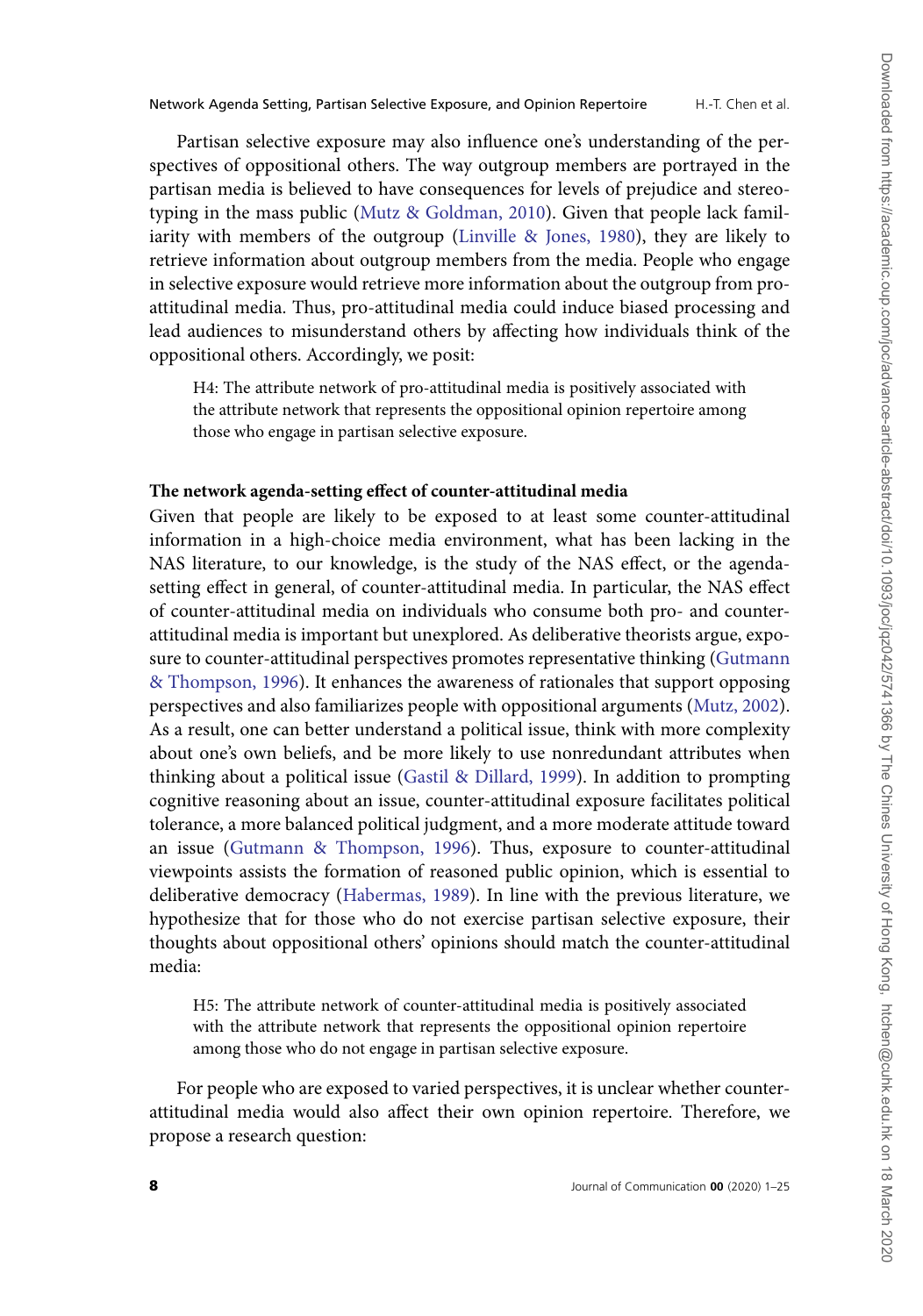RQ1: What is the relationship between the attribute network of counterattitudinal media and the attribute network that represents one's own opinion repertoire among those who do not engage in partisan selective exposure?

## **Method**

We collected two original datasets to examine the NAS effects: (1) a content analysis of media coverage about the Hong Kong–mainland China relationship during the time period of the 19th National Congress of the Communist Party of China (NCCPC; from 18 October to 16 November 2017);<sup>1</sup> and (2) a public opinion survey of Hong Kong citizens about their thoughts on the Hong Kong–mainland China relationship, administered after the 19th NCCPC from 20 November to 7 December 2017 ( $n = 1,014$ ). A network analysis was conducted to explore the correspondence between the network agendas of different types of media and citizens who held varied political views.

### **Content analysis**

This study focused on the analysis of local news media in Hong Kong. It includes 30 media outlets from the news brand list in the Digital News Report survey (Reuters [Institute for the Study of Journalism, 2017; see Supporting Information Appendix A\).](#page-23-16) The ideological tendency of each media outlet (pro-establishment, pro-democracy, and neutral) was determined based on previous studies in Hong Kong (e.g., Lee, [2018\). WiseNews and Crimson Hexagon were the two databases used to retrieve](#page-22-11) relevant news articles. We first searched on WiseNews for the relevant articles and then used Crimson Hexagon to check the searched results and collect news articles that were not covered in WiseNews to ensure the articles we collected are comprehensive.

We created an initial list of keywords to search for news articles about the Hong Kong–mainland China relationship and then conducted several rounds of testing to refine the keywords to improve the precision and recall of the searched results. We [present the keywords in Supporting Information Appendix B \(Lacy, Watson, Riffe,](#page-23-17) & Lovejoy, 2015). The final database included 6,970 Chinese-language articles and 1,168 English-language articles. For the manual content analysis, a stratified random sample of news articles was drawn. Specifically, one-fourth of the news articles were randomly sampled from each media outlet, yielding a final sample of 2,035 articles. In the media sample, 20.5% of the news stories were from pro-democracy media, 21.5% were from neutral media, and 58.0% were from pro-establishment media; the unbalanced data reflect the current Hong Kong media market, in which most news media outlets have been gradually affected by the Chinese authorities since the 1997 handover [\(Frisch, Belair-Gagnon, & Agur, 2018\)](#page-22-15).

The key variable for the content analysis is the attribute mentioned in the news story to describe the object of this analysis: the issue of the Hong Kong–mainland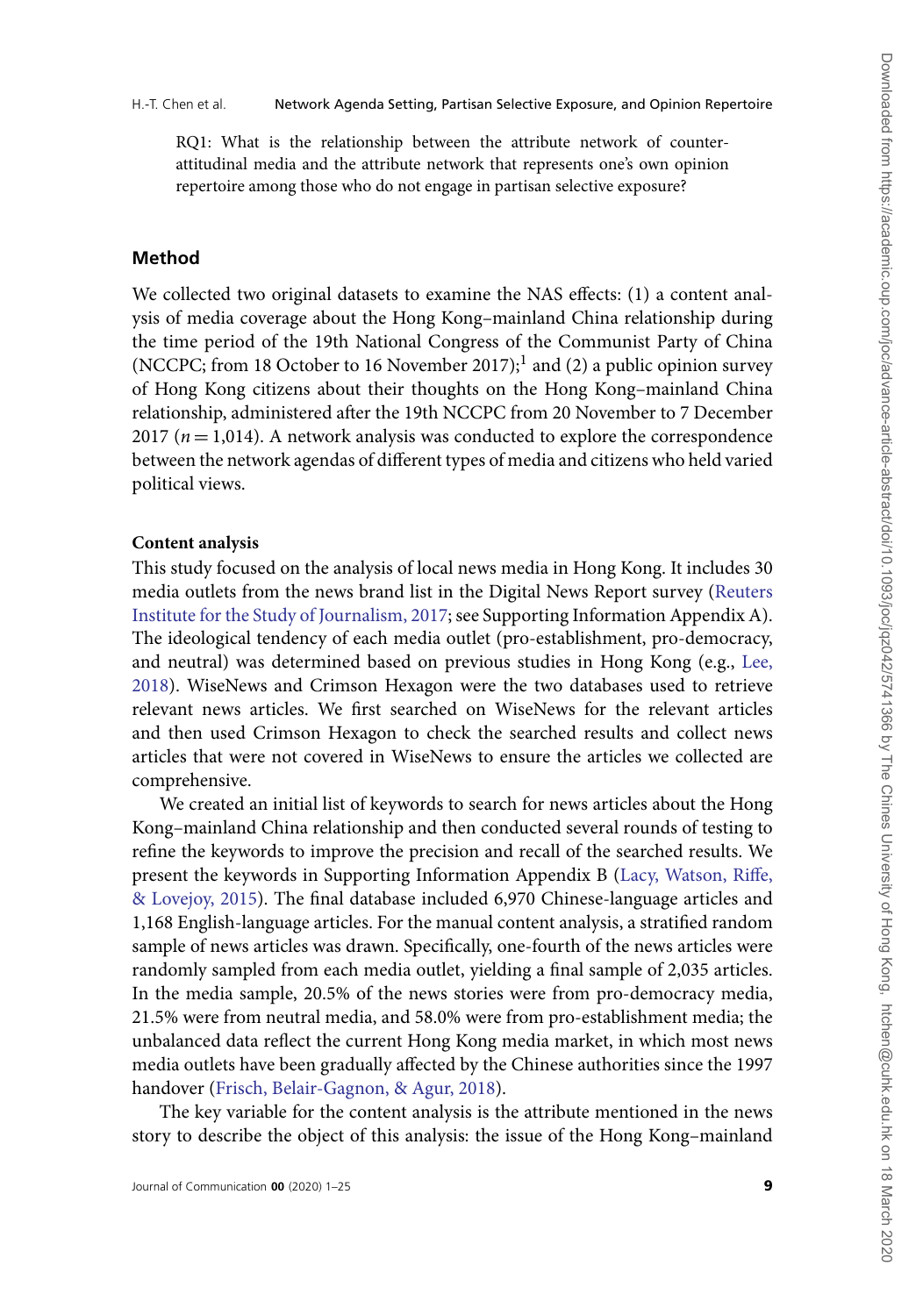China relationship. Here, we considered sub-topic as an attribute: that is, how the news media mentioned different sub-topics to talk about the Hong Kong–mainland China relationship. Based on the literature review of agenda-setting research and a preliminary analysis of the data, a total of 16 sub-topics were included in the analysis: economy, education, history, human rights, infrastructure, law, Hong Kong politics, mainland politics, housing, social welfare, technology, culture/self-identity, democracy, Hong Kong independence, population mobility, and social movement. An operational definition for each sub-topic was developed to explain how it serves as an attribute to describe the Hong Kong–mainland China relationship. For instance, the sub-topic of economy refers to the actual or potential economic benefits or challenges in Hong Kong that are brought by the Hong Kong–mainland China relationship. The sub-topics are mutually exclusive to each other in definition.

Three graduate students were trained to analyze the data. For each article, they first determined whether the news story is mainly about the Hong Kong–mainland China relationship or not, based on the title and entire article. Only relevant articles were included in the analysis. Then, the coders were instructed to decide whether a sub-topic was mentioned or not after reading through the title and entire article. An inter-coder reliability test based on 10% of the sampled stories was conducted, reaching .98 for determining the article to be relevant and an average of .98 for determining sub-topics based on Krippendorff 's *α* measure (see Supporting Information Appendix C).

### **Public opinion survey**

The online survey was conducted by Survey Sampling International, a Web survey panel company. To proportionally represent the Hong Kong population, Survey Sampling International employed a stratified quota sampling based on gender, age, education, and income so that the sample would match the Hong Kong census. After finalizing the sample matching procedure, 1,014 participants completed the survey. The final sample was 55.2% female, with a mean age group of 40–44 years old  $(M = 5.64, SD = .50)$ , "vocational degree" as their average level of education (*M* = 6.04, *SD* = 1.62), and HK\$30,000–39,999 (equivalent to US \$3,800–5,100) as the average household income per month. Stratified quota sampling was found to be a practical way to collect representative samples and quality responses, and it has been a popular method in communication research [\(Ansolabehere & Schaffner, 2014;](#page-21-9) [Iyengar & Hahn, 2009\)](#page-22-4).

## **Survey measures**

### *Partisanship*

Respondents were asked to indicate to which political party they were more inclined [\(Chan, Lee, & Chen, 2016\)](#page-21-6). The results showed that 55.3% of respondents were prodemocratic, 25.2% were politically neutral, and 19.5% were pro-establishment. Given that the study focused on the partisan communities in Hong Kong, the politically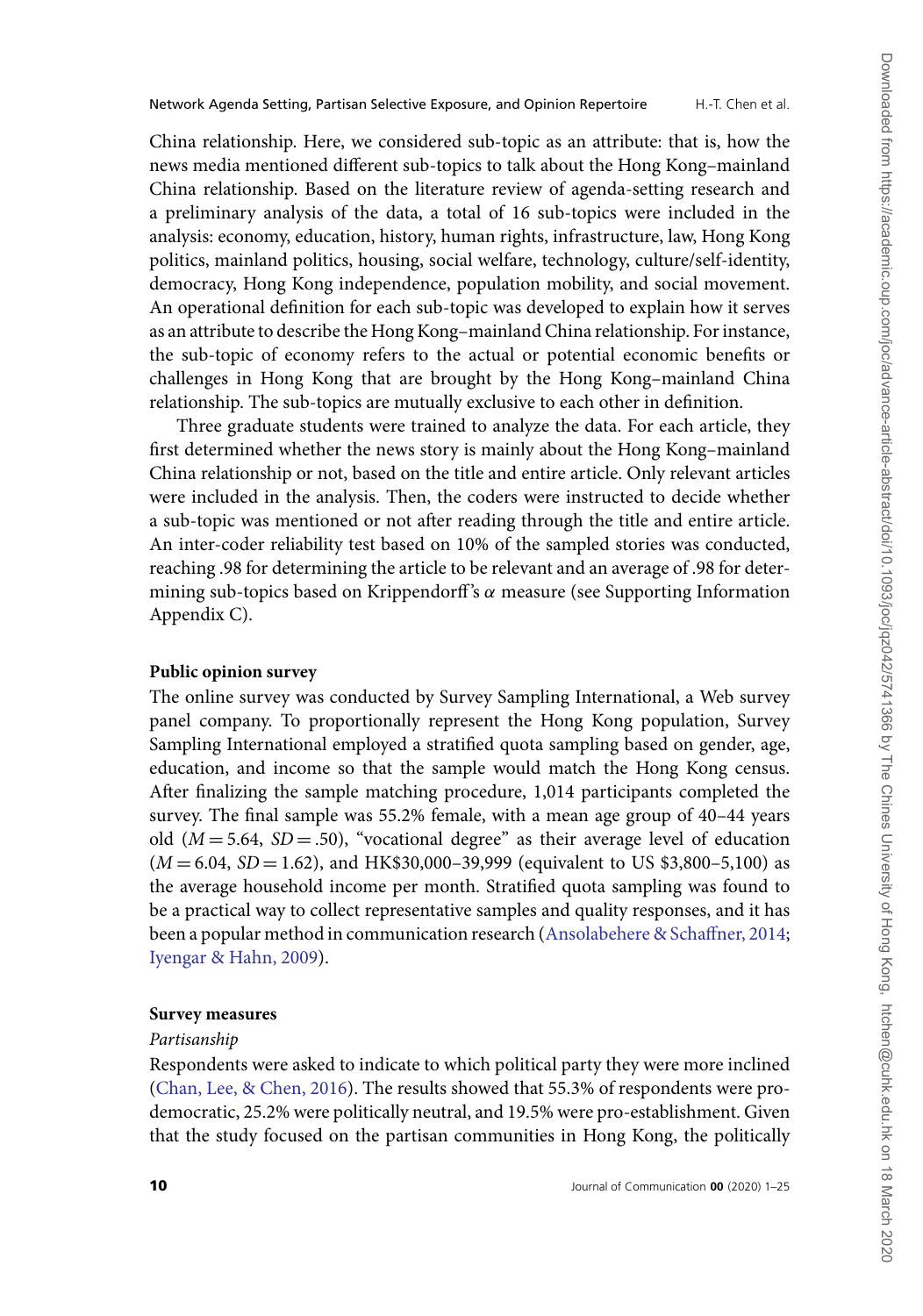neutral group was not included for the subsequent data analyses.<sup>2</sup> The survey sample was, therefore, reduced to 759 respondents: 198 pro-establishment supporters and 561 pro-democracy supporters.

## *Indices of media consumption*

Before capturing individuals' partisan selective exposure, their media consumption was first measured. Adopting the measure from [Garrett et al. \(2014\),](#page-22-16) we asked the respondents to indicate whether they used each media outlet listed in Supporting Information Appendix A and, if so, the frequency of consumption on a 6-point Likert scale (1 = very few;  $4$  = three to four times a week;  $6$  = every day). For each respondent, three indices of media consumption were created by summing the use frequency of each group of media: pro-democracy media consumption  $(M = 8.32)$ ,  $SD = 7.82$ , pro-establishment media consumption ( $M = 16.94$ ,  $SD = 12.96$ ), and neutral media consumption ( $M = 10.72$ ,  $SD = 11.54$ ). Rather than simply asking the extent to which respondents consume partisan media in general, our way of measurement counts each specific media outlet, which helps to create a more valid index of selective exposure.

## *Index of partisan selective exposure*

We first compared respondents' media consumption with their partisanship to measure the extent to which they were exposed to pro-attitudinal, counter-attitudinal, and neutral media [\(Barnidge et al., 2020\)](#page-21-8). For example, if a respondent was a prodemocracy supporter, his or her pro-attitudinal media exposure was calculated by dividing the pro-democracy media consumption by the total media consumption. For the same respondent, counter-attitudinal media exposure was calculated by dividing his or her pro-establishment media consumption by the total media consumption. Neutral media exposure was calculated in the same way. The media exposure scores for all camps were normalized before the calculation. Thus, each respondent had three ratio scores: pro-attitudinal media exposure  $(M = .39, SD = .25)$ , counter-attitudinal media exposure  $(M = .35, SD = .25)$ , and neutral media exposure  $(M = .26, SD = .21)$ .

Second, the ratio scores were then recoded to identify those who exercised selective exposure and those who did not. Again, we operationalized selective exposure as a preference for consuming news from pro-attitudinal media over that from other sources (i.e., counter-attitudinal and neutral media; [Stroud, 2017\)](#page-23-13). Specifically, if one's pro-attitudinal media exposure ratio score was greater than 0.50, indicating that the respondent consumed more than 50% of pro-attitudinal media content in his or her overall media diet, then it was recoded as 1, representing engagement in partisan selective exposure; otherwise, it was recoded as 0. Thus, all respondents were categorized into one of two groups: the selective exposure group  $(n = 243)$  or nonselective exposure group ( $n = 516$ ). We decided to set the cut-off at 50% due to our theoretical conceptualization discussed above, and also in light of the sample size.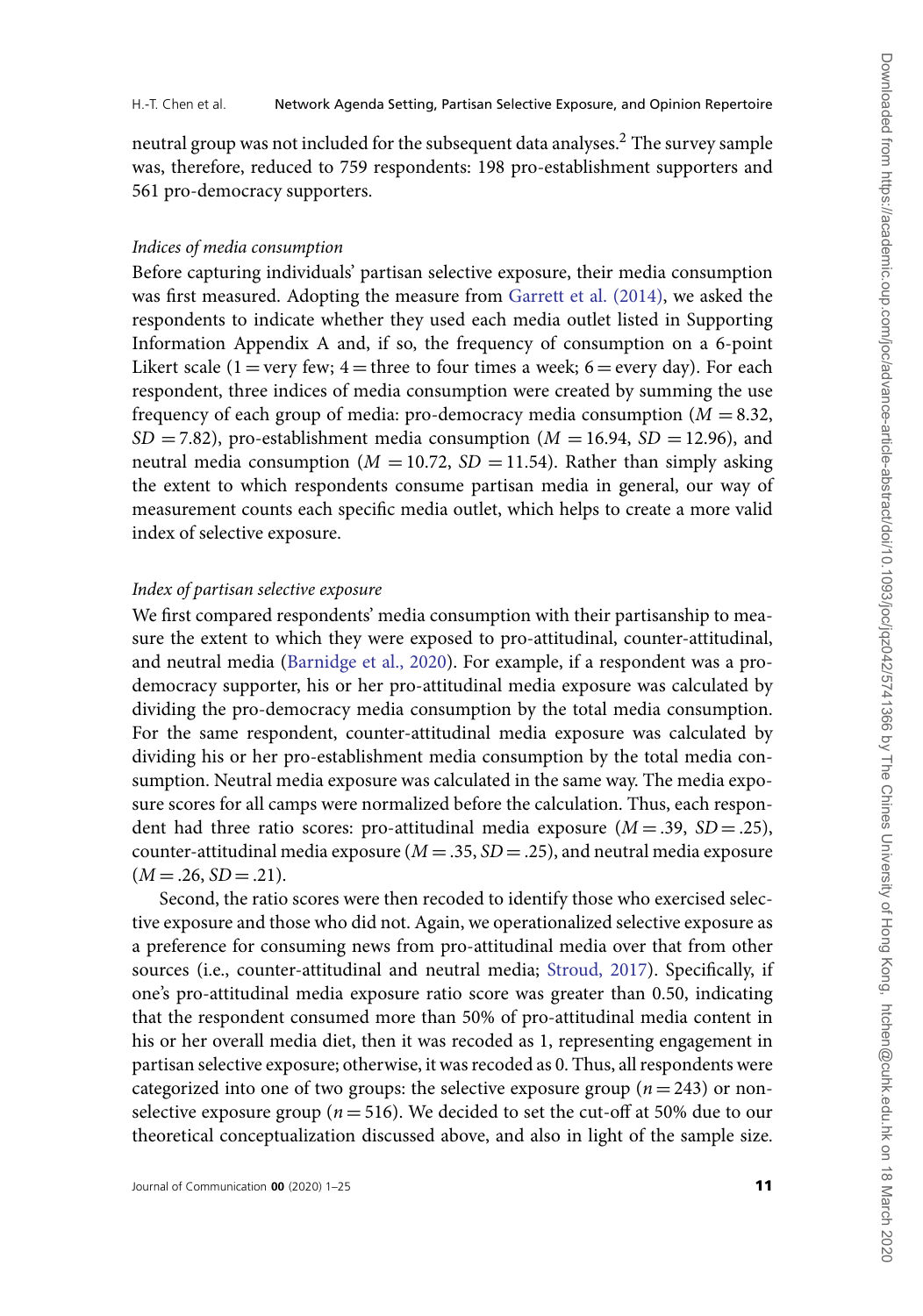Further distinguishing between different selective exposure levels and types would reduce the sample size in each group, which would make the attribute networks too sparse to conduct statistical tests, as described below.

## *Opinion repertoire*

To understand how people think about the Hong Kong–mainland China relationship, we developed an innovative approach to explore the respondents' opinion repertoire, which is unique in two aspects. First, following the logic of argument repertoire, we captured not only how one thinks of the issue (i.e., one's own opinion repertoire), but also how one perceives the way oppositional others think of the issue (i.e., oppositional opinion repertoire). Specifically, respondents in our online survey were first asked to come up with and enter up to five sub-topics related to the Hong Kong–mainland China relationship. Then, they were asked to enter up to five subtopics the oppositional others would come up with about the issue. For example, pro-establishment supporters were asked to list up to five sub-topics they thought pro-democracy supporters would enter.

Second, our approach measured explicit association in an online context. Most of the previous NAS studies examined implicit associations between objects or attributes, based on their co-occurrences in the survey responses. In Wu and Guo's (2017) [study, for example, if a survey respondent mentioned two issues that were](#page-24-0) important to Taiwan, the researchers would assume the two issues have a connection in that respondent's mind. A mind-mapping method to measure explicit object or attribute associations, meaning that respondents directly indicated the association between the objects or attributes, has not been applied in the context of an online survey. We sought to address that limitation in this study. Accordingly, for each pair of sub-topics entered, we instructed the respondents to indicate the strength of the association from 0 to 100, with 0 meaning no association at all and 100 meaning an extremely strong association. By having respondents make connections between sub-topics themselves and indicate the strengths of the connections, we were able to measure the public's attribute networks in a more explicit and valid manner than previous NAS research that relied on online surveys. In line with the analysis of news coverage, the survey responses were manually coded into the 16 predetermined sub-topics. The inter-coder reliability test, based on 10% of the survey responses, yielded an average  $\alpha$  of 0.81, ranging from 0.71 to 1.

## **Network analysis**

We followed the procedure used in previous research to examine NAS effects (e.g., [Guo, 2012\)](#page-22-1). Data from the content analyses of news stories and the survey data were transferred to matrices for conducting network analysis.

The multiple regression quadratic assignment procedure (MRQAP) was used to statistically test the hypotheses and research questions using RStudio (package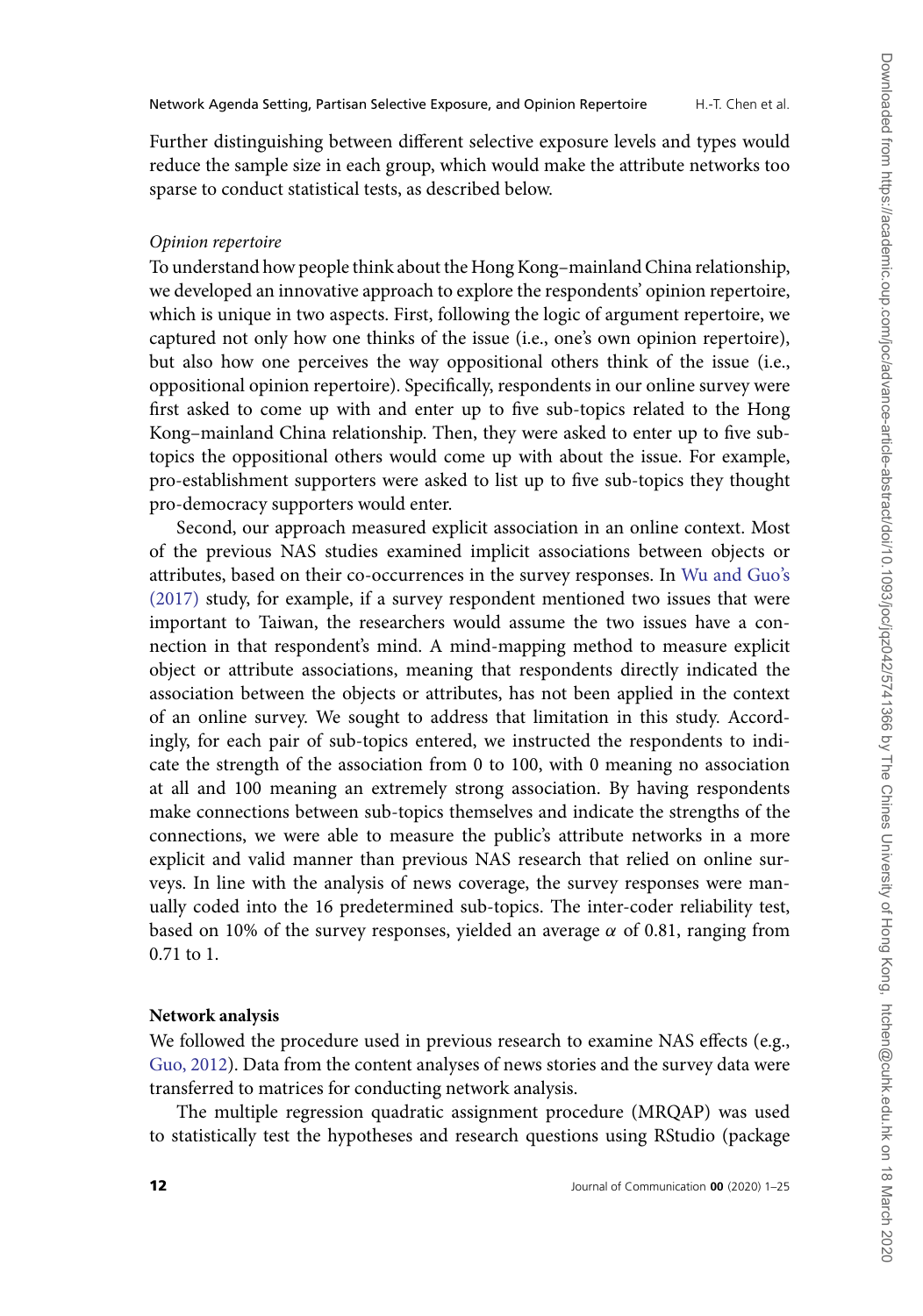#### H.-T. Chen et al. Network Agenda Setting, Partisan Selective Exposure, and Opinion Repertoire

asnipe). MRQAP is the extension of the quadratic assignment procedure (QAP) with [the double semi-partialling permutation method \(Dekker, Krackhardt, & Snijders,](#page-22-17) 2007). MRQAP can assess the unique effect of one independent matrix on the dependent matrix by partialling out the effects of other predictors. This approach randomizes the residuals from the regression on each predictor (fixed effect) to obtain the *p*-value.

## *Media agenda networks*

The matrices of each media outlet were constructed to reflect the associations between the 16 sub-topics. The weight between each pair of sub-topics was calculated based on the frequency of the two sub-topics' co-occurrence in the same article. That is, each media matrix contained 16 rows and 16 columns, with the entry in each cell representing the degree of association between the two corresponding sub-topics. The more frequently the two sub-topics co-occurred across news articles, the stronger their connection  $3$ 

#### *Public agenda networks*

The matrices for the public's attribute networks were constructed to reflect the strengths of association between the 16 sub-topics indicated by the respondents. As explained earlier, each respondent indicated whether he or she thought any two sub-topics were related and, if so, assigned a value to indicate the degree of association between the two sub-topics (0 to 100). The distribution of each pair of sub-topics' association values reported by the respondents is nearly normal. Based on their self-reported data, the public is classified into pro-democracy and pro-establishment supporters and into selective and non-selective exposure groups. For each pair of sub-topics, the values indicated by all respondents within each group were added up to represent the overall strength of association between the two sub-topics in the respective public attribute network. In addition, for each group, two matrices of attribute networks were constructed to reflect one's own opinion repertoire and that of oppositional others. In total, 8 matrices  $(2 \times 2 \times 2)$ were constructed.

### *Data analysis*

Matrices of the two partisan media groups were simultaneously entered into a MRQAP regression model (a matrix of neutral media was also included in the model as a control to partial out the confounding effect) to assess the unique effect of each independent variable. For example, in order to test H1, we examined the effect of proestablishment media on pro-establishment supporters while controlling for the effect of counter-attitudinal media: in this case, pro-democracy media. We also controlled for the effect of neutral media in the models.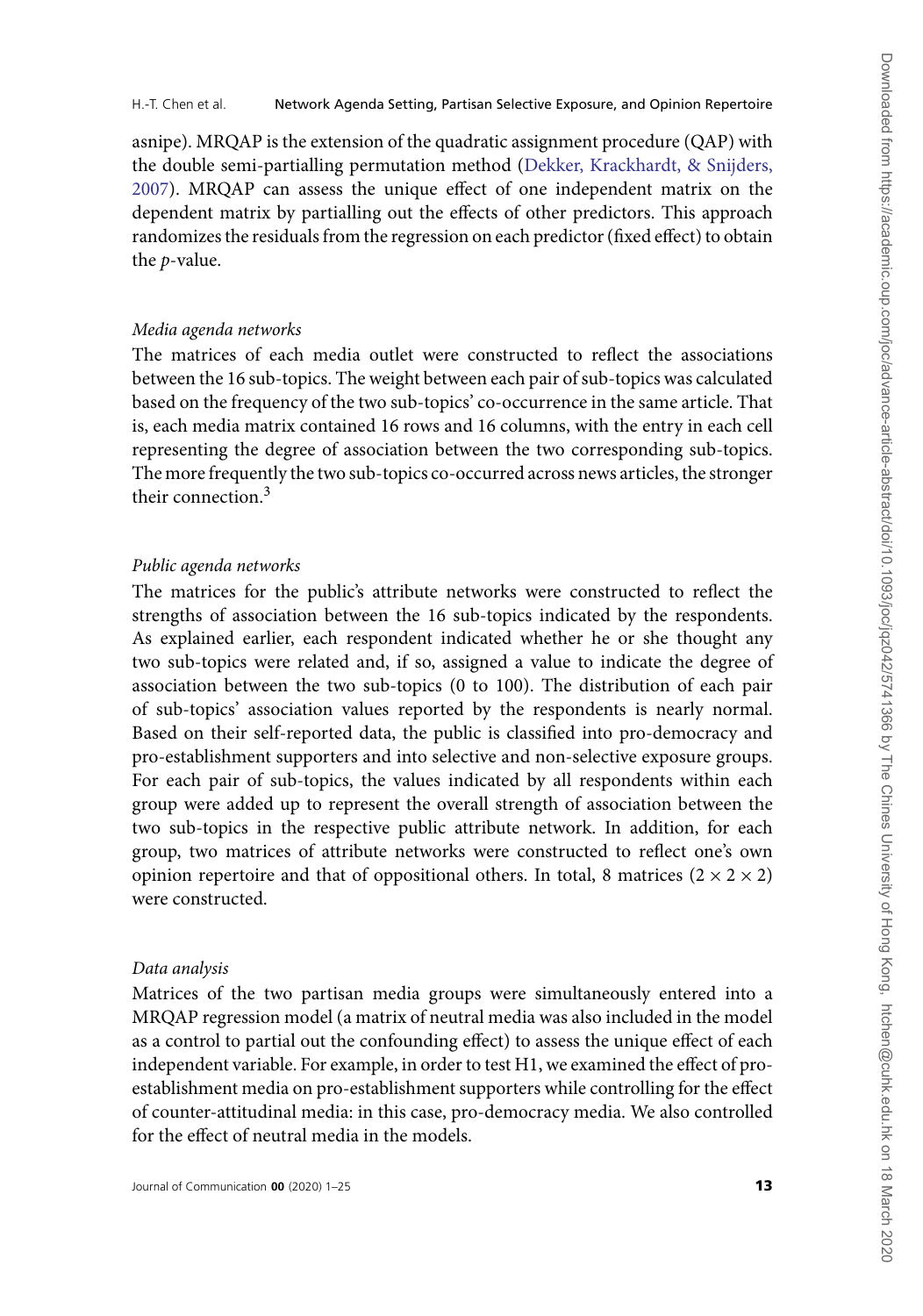## **Results**

Overall, the results show the presence of the NAS effect in the Hong Kong context. Specifically, the effects varied by pro-attitudinal and counter-attitudinal media, and by partisan Hongkongers, with or without engaging in partisan selective exposure.

In examining H1 and H2, the results showed that the attribute networks of Hongkongers were significantly associated with pro-attitudinal media (see [Table 1,](#page-14-0) Model 1a and 1b, about all respondents). The attribute network of pro-establishment Hongkongers was positively and significantly correlated to the pro-establishment media ( $\beta = .29$ ,  $p < .05$ ), which explained 22% of the variance. Similarly, the attribute network of pro-democracy Hongkongers was positively correlated with the prodemocracy media ( $\beta = 0.17$ ,  $p < 0.05$ ) and explained 21% of the variance. H1 and H2 were both supported (see Supporting Information Appendix D for a network visualization).

We now consider the role of partisan selective exposure in the NAS relationship. [Tables 1](#page-14-0) and [2](#page-15-0) present the results, in which pro-establishment and pro-democracy supporters are further separated into those who engaged and those who did not engage in partisan selective exposure. [Table 1](#page-14-0) demonstrates the NAS effect of different media on respondents' own opinion repertoire and [Table 2](#page-15-0) illustrates the NAS effect on the oppositional opinion repertoire.

H3 proposed the NAS effect on Hongkongers who engaged in partisan selective exposure. The results in [Table 1,](#page-14-0) Models 2a and 2b, showed that, for both proestablishment and pro-democracy supporters, the attribute network that represented their own opinion repertoire was positively associated with the corresponding attribute network of pro-attitudinal media (Model 2a:  $\beta = .31$ ,  $p < .05$ ; Model 2b:  $\beta = .46$ ,  $p < .05$ ). In addition, for those who engaged in partisan selective exposure, the attribute networks were not correlated with the networks of the counterattitudinal media. Therefore, H3 was supported. Supporting Information Appendix E illustrates the effects of partisan media agenda networks on the attribute networks of opinion repertoire.

H4 investigated whether partisan selective exposure could also influence the NAS effect on the oppositional opinion repertoire. As shown in [Table 2,](#page-15-0) Model 1a, for pro-establishment supporters who engaged in partisan selective exposure, the attribute network of the pro-establishment media was positively associated with their attribute network of the oppositional opinion repertoire  $(\beta = .14, p < .05)$ . A similar effect was also found for pro-democracy supporters who engaged in partisan selective exposure: the attribute network of the prodemocracy media was positively associated with their attribute network of the oppositional opinion repertoire (Model 1b: *β* = .25, *p <* .05). Thus, the findings suggest a significant relationship between the attribute network of pro-attitudinal media and the attribute network of the oppositional opinion repertoire among those who engage in partisan selective exposure, regardless of their political orientation, supporting H4.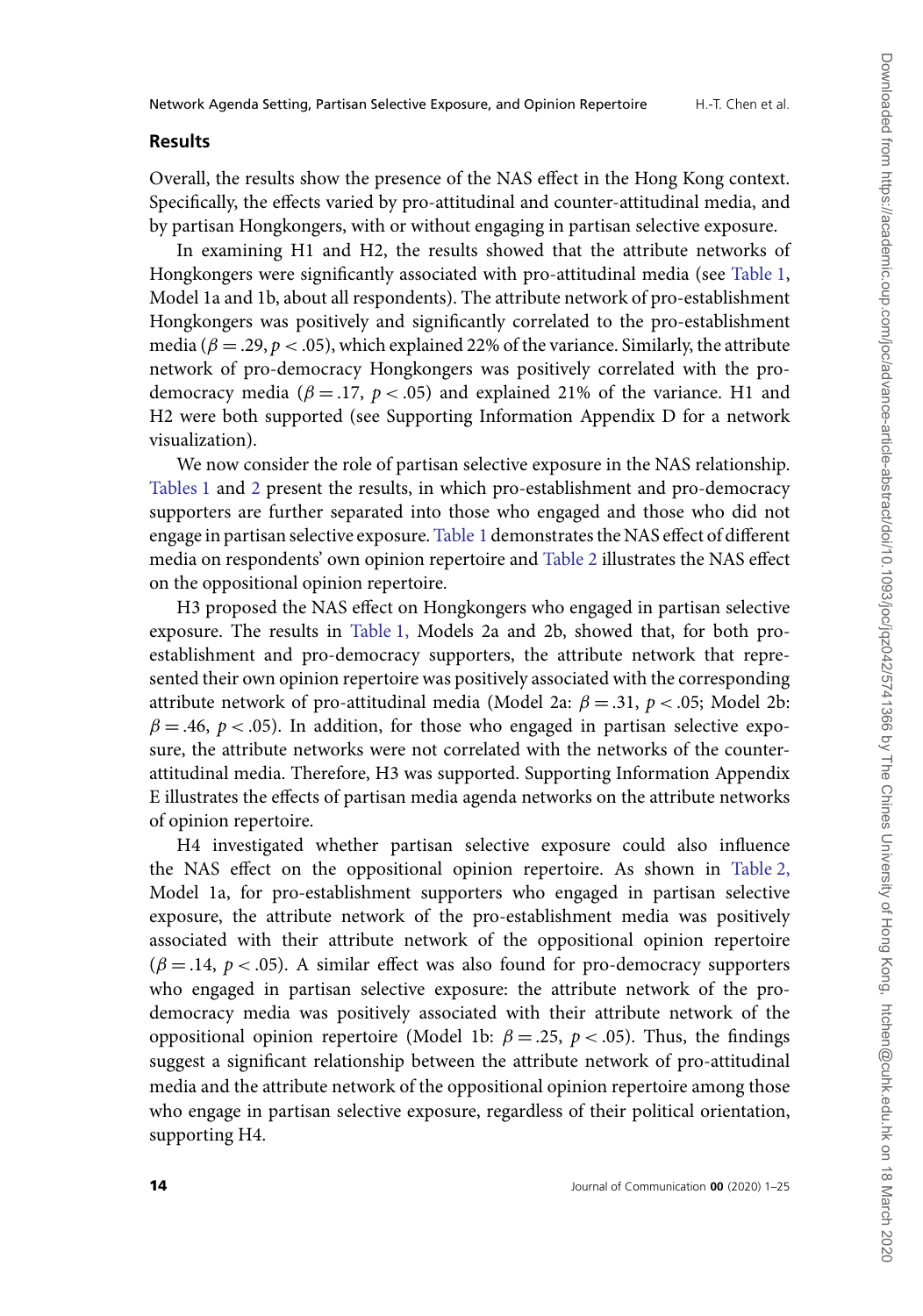<span id="page-14-0"></span>

| ļ<br>I                                                                                           |
|--------------------------------------------------------------------------------------------------|
| ֧ׅ֧ׅ֧ׅ֧֧֧ׅ֧֧֧ׅ֧֧֧֧֛֪֪ׅ֧֧ׅ֧֛֪ׅ֧֧֚֚֚֚֚֚֚֚֚֚֚֚֚֚֚֚֚֚֚֚֚֚֚֚֚֚֚֚֚֚֚֚֡֝֝֝֝֓֝֬֝֝֓֝֬֝֝֬֝֬֝֬֝֝֝֬֝֝֝֬<br>1 |
| ;<br>;<br>;                                                                                      |
|                                                                                                  |
|                                                                                                  |
| i                                                                                                |
| ֖֖֪֚֚֚֚֚֚֚֚֚֚֚֚֚֚֚֚֚֚֚֚֚֡֬֝֝֝֝֬֝֝֬֝֬֝֬֝֬֝֓֬֝֬֝֬֝֬֝֬֝֬֝֬֝֬֝֬֝֬<br>;<br>;                          |
|                                                                                                  |
| i                                                                                                |
| ļ                                                                                                |
|                                                                                                  |
|                                                                                                  |
| I<br>ׇ֚֓<br>.<br>و .<br>ׇ֚֘֝֬<br>¢<br>ׇ֚֡                                                        |
|                                                                                                  |
| l                                                                                                |
|                                                                                                  |

| Attribute Networks of Partisan Supporters            | Attribute Networks of<br>Partisan Media | B          | $^{\circ}$      | Adjusted R <sup>2</sup>  |
|------------------------------------------------------|-----------------------------------------|------------|-----------------|--------------------------|
| All respondents                                      |                                         |            |                 |                          |
| Model 1a, pro-establishment supporters, $n = 198$    | Pro-establishment media                 | $7.20*$    | $29*$           | $.22***$                 |
|                                                      | Pro-democracy media                     | 3.51       | $\ddot{c}$      |                          |
|                                                      | Neutral media                           | 28.49**    | 94**            |                          |
| Model 1b, pro-democracy supporters, $n = 561$        | Pro-establishment media                 | 7.15       | 60              | $.21***$                 |
|                                                      | Pro-democracy media                     | $8.75*$    | $17*$           |                          |
|                                                      | Neutral media                           | $71.68*$   | $70*$           |                          |
| Selective exposure group                             |                                         |            |                 |                          |
| supporters, $n = 146$<br>Model 2a, pro-establishment | Pro-establishment media                 | $7.10*$    | $31*$           | $.19***$                 |
|                                                      | Pro-democracy media                     | 1.45       | $\overline{16}$ | $\overline{\phantom{a}}$ |
|                                                      | Neutral media                           | 19.94**    | $86**$          |                          |
| Model 2b, pro-democracy supporters, $n = 97$         | Pro-establishment media                 | 2.66       | $\overline{14}$ | $20**$                   |
|                                                      | Pro-democracy media                     | $3.71*$    | $46*$           |                          |
|                                                      | Neutral media                           | 19.29**    | $96**$          |                          |
| Non-selective exposure group                         |                                         |            |                 |                          |
| supporters, $n = 52$<br>Model 3a, pro-establishment  | Pro-establishment media                 | $-2.07*$   | $-54*$          | $.19**$                  |
|                                                      | Pro-democracy media                     | $\ddot{=}$ | $\overline{0}$  |                          |
|                                                      | Neutral media                           | $8.55***$  | $.89**$         |                          |
| Model 3b, pro-democracy supporters, $n = 464$        | Pro-establishment media                 | $6.09*$    | $.20*$          | $.20**$                  |
|                                                      | Pro-democracy media                     | $-3.44$    | $-10$           |                          |
|                                                      | Neutral media                           | 52.39*     | $61*$           |                          |

H.-T. Chen et al. Network Agenda Setting, Partisan Selective Exposure, and Opinion Repertoire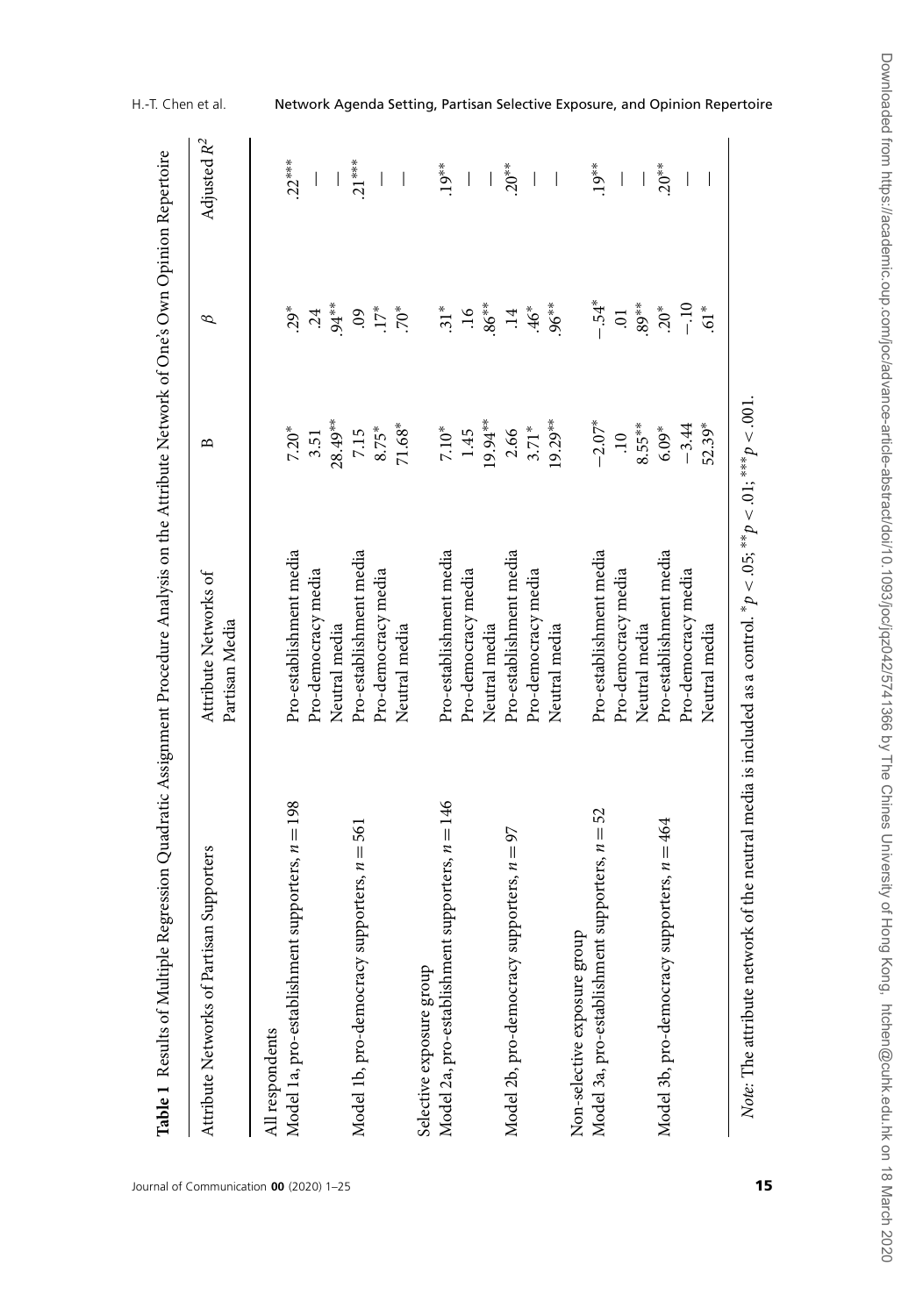| į                                     |
|---------------------------------------|
|                                       |
| l                                     |
| ļ<br>I                                |
|                                       |
|                                       |
|                                       |
|                                       |
|                                       |
| l                                     |
|                                       |
|                                       |
|                                       |
| l                                     |
|                                       |
|                                       |
|                                       |
|                                       |
| ֧֚֓֓֓֓֓֓ <b>֓</b>                     |
|                                       |
|                                       |
| י                                     |
|                                       |
|                                       |
|                                       |
|                                       |
|                                       |
|                                       |
|                                       |
|                                       |
|                                       |
|                                       |
|                                       |
|                                       |
|                                       |
|                                       |
| I                                     |
|                                       |
| ı                                     |
|                                       |
|                                       |
|                                       |
|                                       |
|                                       |
|                                       |
|                                       |
|                                       |
|                                       |
| İ                                     |
| i                                     |
|                                       |
|                                       |
|                                       |
|                                       |
|                                       |
|                                       |
|                                       |
| $\begin{array}{c} \hline \end{array}$ |
|                                       |
|                                       |
|                                       |
|                                       |
|                                       |
|                                       |
|                                       |
|                                       |
|                                       |
|                                       |
|                                       |
|                                       |
|                                       |
|                                       |
|                                       |
|                                       |
|                                       |
|                                       |
|                                       |
|                                       |
|                                       |
| i                                     |
| l<br>l<br>J<br>l<br>d<br>l            |
|                                       |
| ì                                     |
| ľ                                     |
|                                       |
| ı                                     |
|                                       |
|                                       |
|                                       |
|                                       |
|                                       |
|                                       |
|                                       |
|                                       |
|                                       |
|                                       |
|                                       |
|                                       |
|                                       |
| $\overline{a}$                        |
|                                       |
| l                                     |

| Attribute Networks of Partisan Supporters         | Attribute Networks of   | $\mathbf{r}$ | B                        | Adjusted $\mathbb{R}^2$  |
|---------------------------------------------------|-------------------------|--------------|--------------------------|--------------------------|
|                                                   | Partisan Media          |              |                          |                          |
| Selective exposure group                          |                         |              |                          |                          |
| Model 1a, pro-establishment supporters, $n = 146$ | Pro-establishment media | $1.63*$      | $14*$                    | $.17**$                  |
|                                                   | Pro-democracy media     | $-91$        | $-0.8$                   |                          |
|                                                   | Neutral media           | $4.03*$      | $37*$                    | I                        |
| Model 1b, pro-democracy supporters, $n = 97$      | Pro-establishment media | $\ddot{5}$   | $\overline{c}$           | $.25***$                 |
|                                                   | Pro-democracy media     | 1.54*        | $25*$                    | I                        |
|                                                   | Neutral media           | $3.05*$      | $\,^\ast\!\!\!\!88^\ast$ |                          |
| Non-selective exposure group                      |                         |              |                          |                          |
| Model 2a, pro-establishment supporters, $n = 52$  | Pro-establishment media | $-0.69*$     | $-.37*$                  | $\stackrel{*}{=}$        |
|                                                   | Pro-democracy media     | $2.82*$      | $61*$ .                  | $\overline{\phantom{a}}$ |
|                                                   | Neutral media           | $\ddot{.}$   | Ś,                       | $\bigg $                 |
| Model 2b, pro-democracy supporters, $n = 464$     | Pro-establishment media | $2.10*$      | $21*$                    | $.19***$                 |
|                                                   | Pro-democracy media     | $-9.83*$     | $-44*$                   | I                        |
|                                                   | Neutral media           | $18.42**$    | $.80**$                  |                          |

<span id="page-15-0"></span>*<* .001. *p* .<br>∪1; *<p <* .05; ∗∗ *Note:* The attribute network of the neutral media is included as a control. ∗*p* лигот. J. ₹ ₹ Ë  $\overline{a}$ ≝ u aππ  $\frac{1}{2}$ *INUIE:* 

## Network Agenda Setting, Partisan Selective Exposure, and Opinion Repertoire H.-T. Chen et al.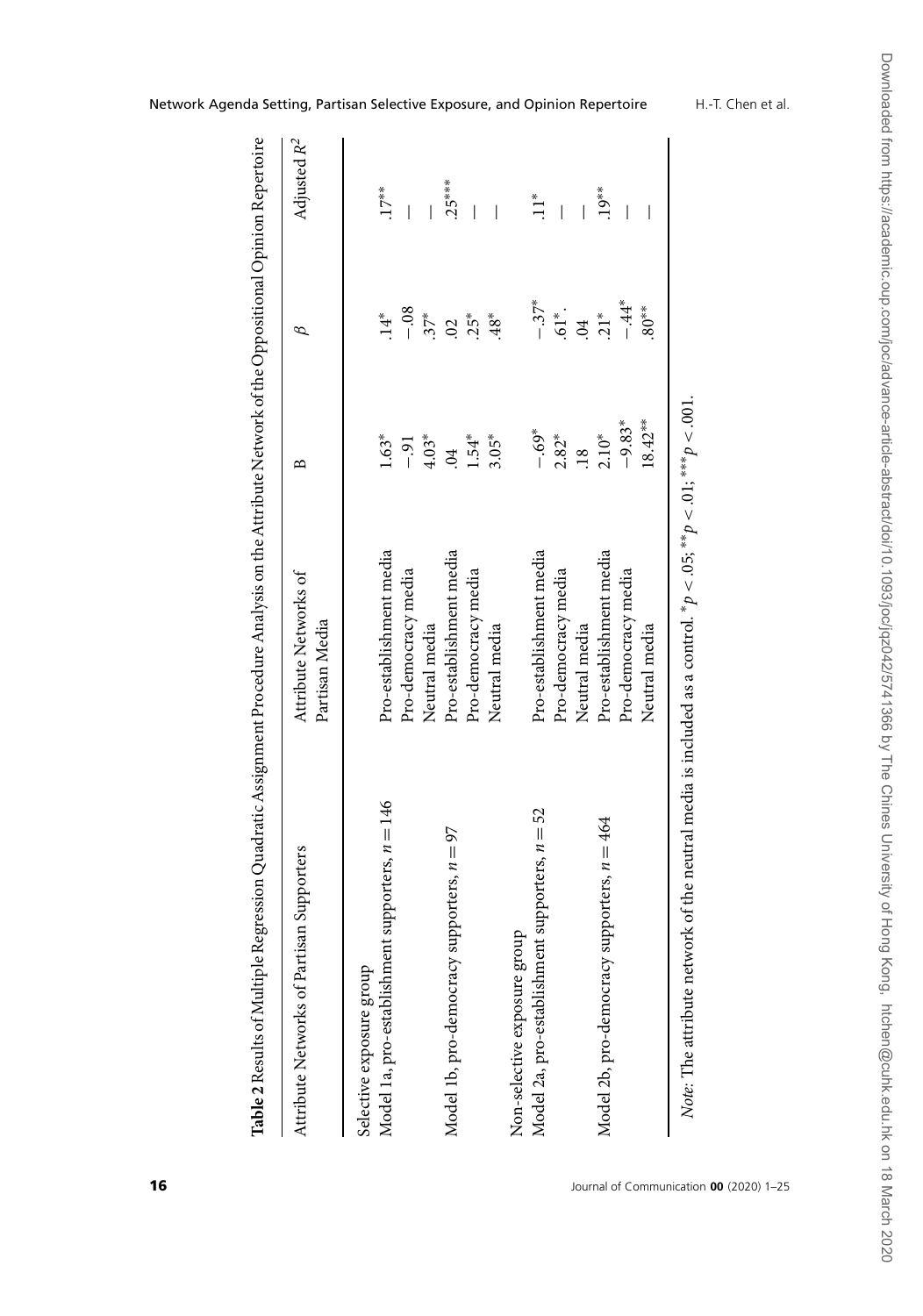H.-T. Chen et al. Network Agenda Setting, Partisan Selective Exposure, and Opinion Repertoire

With respect to those people who did not exercise partisan selective exposure (H5), as shown in [Table 2,](#page-15-0) Model 2a, pro-establishment supporters' attribute networks of the oppositional opinion repertoire were positively related to the attribute networks of the pro-democracy media ( $\beta = .61$ ,  $p < .05$ ). Likewise, a significant correlation was found between the attribute networks of pro-democracy supporters' oppositional opinion repertoire and the attribute networks of the pro-establishment media (Model 2b:  $\beta = .21$ ,  $p < .05$ ). Together, the findings suggest a significant and positive relationship between the attribute network of oppositional opinion repertoire and the attribute network of counter-attitudinal media among those who do not engage in partisan selective exposure, regardless of their political orientation, supporting H5 (see Supporting Information Appendix E).

We further examine the NAS effect of counter-attitudinal media on one's own opinion repertoire among those who did not engage in partisan selective exposure (RQ1). The results are mixed. As shown in [Table 1,](#page-14-0) Model 3a, among proestablishment supporters, the attribute network of one's own opinion repertoire was not significantly related to the attribute network of the counter-attitudinal (i.e., prodemocracy) media. However, it is worth noting that it is negatively associated with the attribute network of the pro-attitudinal (i.e., pro-establishment) media ( $\beta = -.54$ , *p <* .05). For pro-democracy supporters, the attribute network of one's own opinion repertoire was significantly associated with the attribute network of the counterattitudinal (i.e., pro-establishment) media ( $\beta$  = .20,  $p$  < .05).

### **Discussion**

Drawing upon three theoretical concepts—the NAS model, selective exposure, and deliberation—this paper examined the NAS effects of pro- and counter-attitudinal media on Hongkongers' perceptions of the Hong Kong–mainland China relationship. The findings demonstrated that different partisan media had different NAS effects on either one's own or oppositional repertoire, depending on whether an individual engaged in partisan selective exposure or not. We found that pro-attitudinal media was significantly related to not only how people think of an issue, but also how people think of the way the oppositional others perceive the issue, among those who demonstrated a pattern of partisan selective exposure. By contrast, for those who did not engage in partisan selective exposure, counter-attitudinal media was significantly associated with the perspectives of the oppositional others.

This study makes several important contributions to extend the NAS model. Based on original data in a non-Western context, the findings of this study provide strong evidence for the NAS model by extending it to a different political system and showing that the ways in which Hongkongers associate different sub-topics in their perception of the Hong Kong–mainland China relationship corresponds to news coverage. The current findings support that the news media are able to transfer the salience of a network of attributes—not just the salience of individual items—to the public agenda.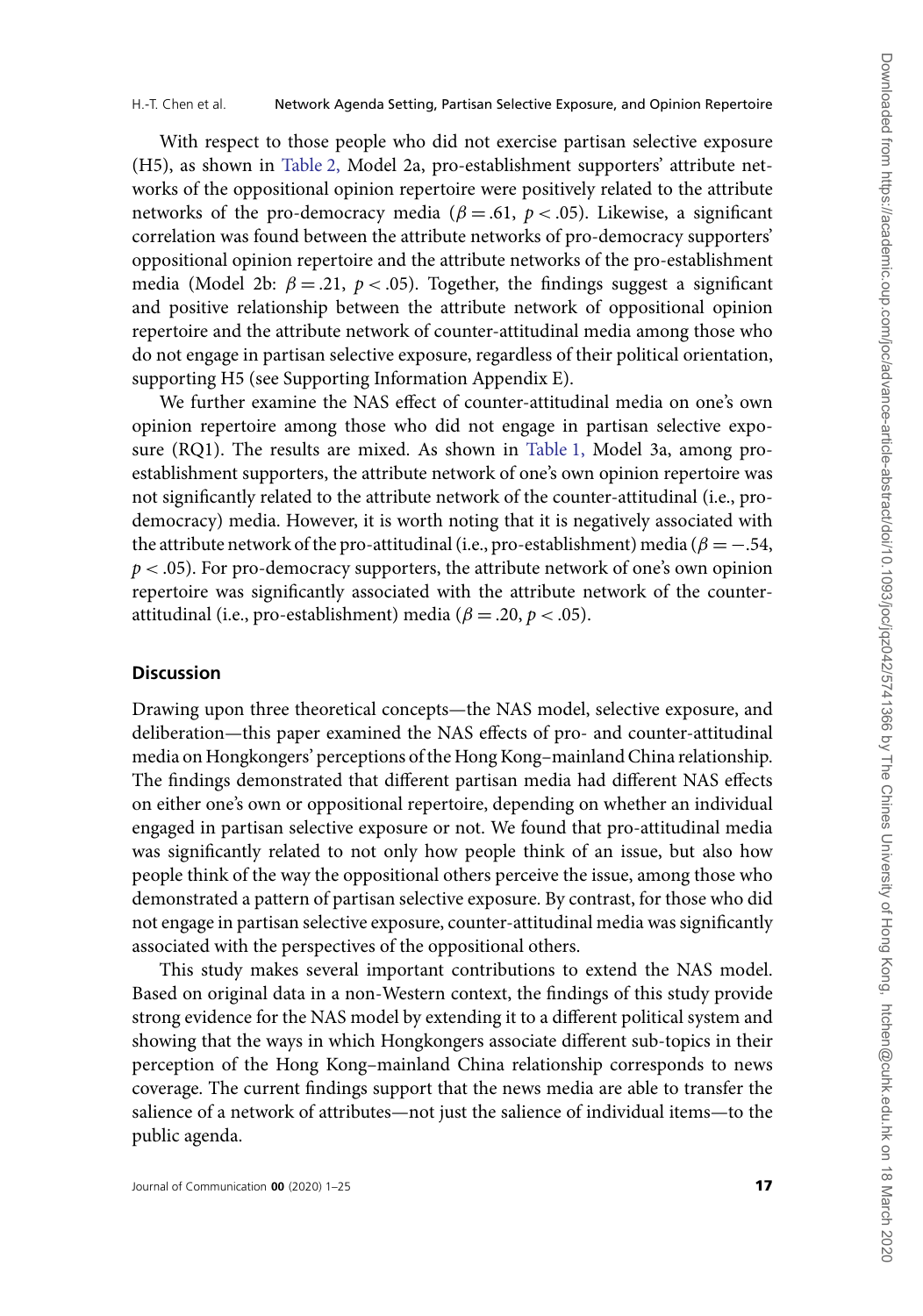Methodologically, the study presents a unique approach to measure the public network agenda. Rather than inferring object or attribute associations [\(Guo, 2012;](#page-22-1) [Wu & Guo, 2017\)](#page-24-0), our online survey was designed specifically to test the NAS effect by directly asking the respondents how they associated attributes and the degree of the associations. This measure of explicit association provides a higher degree of validity of the results. Future researchers should also consider using our approach because it is easier to operate in an online survey context compared to an offline, mind-mapping survey.

Theoretically, the findings offer additional nuances to explain the NAS effect by considering one's partisan selective exposure, the effect of both pro- and counter-attitudinal media, and the difference between one's own and oppositional opinion repertoires. To our knowledge, our study is the first to empirically consider individuals' partisan selective exposure in examining the NAS model. Previous researchers found that partisan media did not always set the agendas of their followers [\(Vargo et al., 2014;](#page-23-7) [Wu & Guo, 2017\)](#page-24-0), which was supported and further explained in our analysis. To explain this phenomenon, we took a step further to consider individuals' media consumption patterns. It turned out that the NAS effect of partisan media became significant and positive for people from both political camps who consumed more pro-attitudinal media than counter-attitudinal media. In line with [Stroud's \(2011\)](#page-23-5) findings that partisan selective exposure matters for the agenda-setting effect, we suggest that partisan selective exposure also plays a significant role in the network agenda-setting effect.

Borrowing from the concept of argument repertoire, this study examined the NAS effect not only on individuals' own opinion repertoire, but also on their thoughts about how oppositional others perceive the issue. This distinction proved to be significant, as it served to add another layer of explanation to the selective exposure effect. As the results showed, for pro-establishment Hongkongers who engaged in partisan selective exposure, the attribute network of the pro-establishment media was related not only to how they perceived the issue, but also to how they understood the perspectives of the pro-democracy camp. In addition, the attribute network of counter-attitudinal pro-democracy media did not show any relationship with that of this group of people (i.e., pro-establishment supporters). A similar pattern was found for pro-democracy Hongkongers. This finding is alarming because it suggests that a portion of people in Hong Kong (23.9%) consumed more pro-attitudinal information than any other types of information, which could potentially cause an echo chamber effect, since their political beliefs appeared to be significantly related to the proattitudinal media they consumed. These people's information processing pattern would strengthen their existing political position or attitude and foster a stereotyped evaluation of the political outgroup because their mental maps of the outgroup party were significantly related to the likeminded media. This would inevitably reinforce the political polarization of society, blocking the opportunity to bridge political divides in Hong Kong.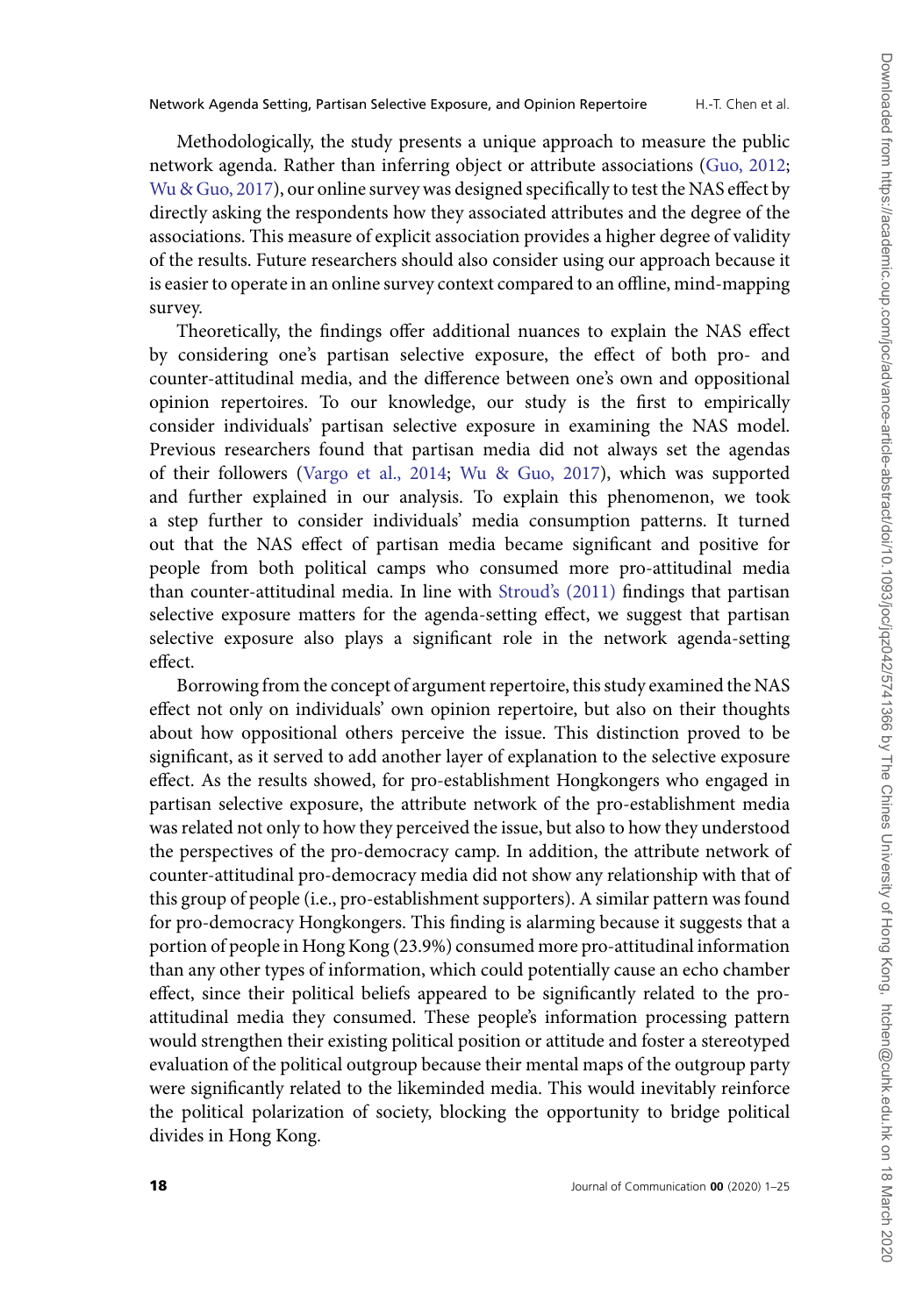While the above findings are concerning, we also had some relatively more optimistic results. Acknowledging the limitation in our classification of the selective and non-selective exposure groups, which we will further discuss below, we found that about half of Hongkongers (50.9%) did not predominantly consume pro-attitudinal information over other information and had at least some degree of diversity in their media diet. For this group of people, their political views—in particular, how they understood the oppositional opinion repertoire—were related to the information presented in counter-attitudinal media. If people have a relatively more balanced media diet from different sides of media, counter-attitudinal media may help both pro-establishment and pro-democracy supporters understand each other's perspectives and form more accurate mental maps of the oppositional others. This finding suggests a significant role of exposure to counter-attitudinal viewpoints in the development of deliberative democracy.

Regarding how counter-attitudinal media relates to the non-selective exposure group's own opinion repertoire, we found that the attribute network of proestablishment media was related to pro-democracy supporters' own opinion repertoire. This finding suggests that cross-cutting exposure could also promote one's understanding of an issue and enlarge one's point of view through using representative thinking. However, the pro-democracy media's network agenda was not related to the pro-establishment supporters' own opinion repertoire. This may be due to the fact that the pro-establishment media support the central government and, therefore, may have more resources for developing greater communication power. The results speak to the uniqueness of agenda-setting effects in a semi-democratic political context.

While not the focus of this study, it is noteworthy that the attribute network of neutral media was significantly correlated to that of most audience groups. This finding suggests that mainstream, neutral media remain powerful in a polarized media environment. This corresponds to the recent Hong Kong report in the Digital News Report [\(Reuters Institute for the Study of Journalism, 2018\)](#page-23-16), which showed that the top four trusted brands are all neutral media. To further explore the issue, we compared the attribute networks of the three media types and found that neutral media appeared to be slightly more aligned to the pro-democracy media (QAP  $r = .80$ ) than pro-establishment media (QAP  $r = .75$ ) in covering the Hong Kong–mainland China relationship. This could mean the variance explained by prodemocracy media's attribute network could be somewhat underestimated among people who had a diverse media diet (i.e., non-selective exposure). In particular, it is worthwhile to revisit the finding that the network agenda of pro-establishment supporters was not significantly related to that of their counter-attitudinal, prodemocracy media, but was significantly related to the neutral media's agenda. Given the similarity between the pro-democracy and neutral media's attribute networks, it is possible that this group of people still encountered counter-attitudinal information (but from neutral media) that, to some extent, was related to how they perceived the Hong Kong–mainland China relationship. The differences and similarities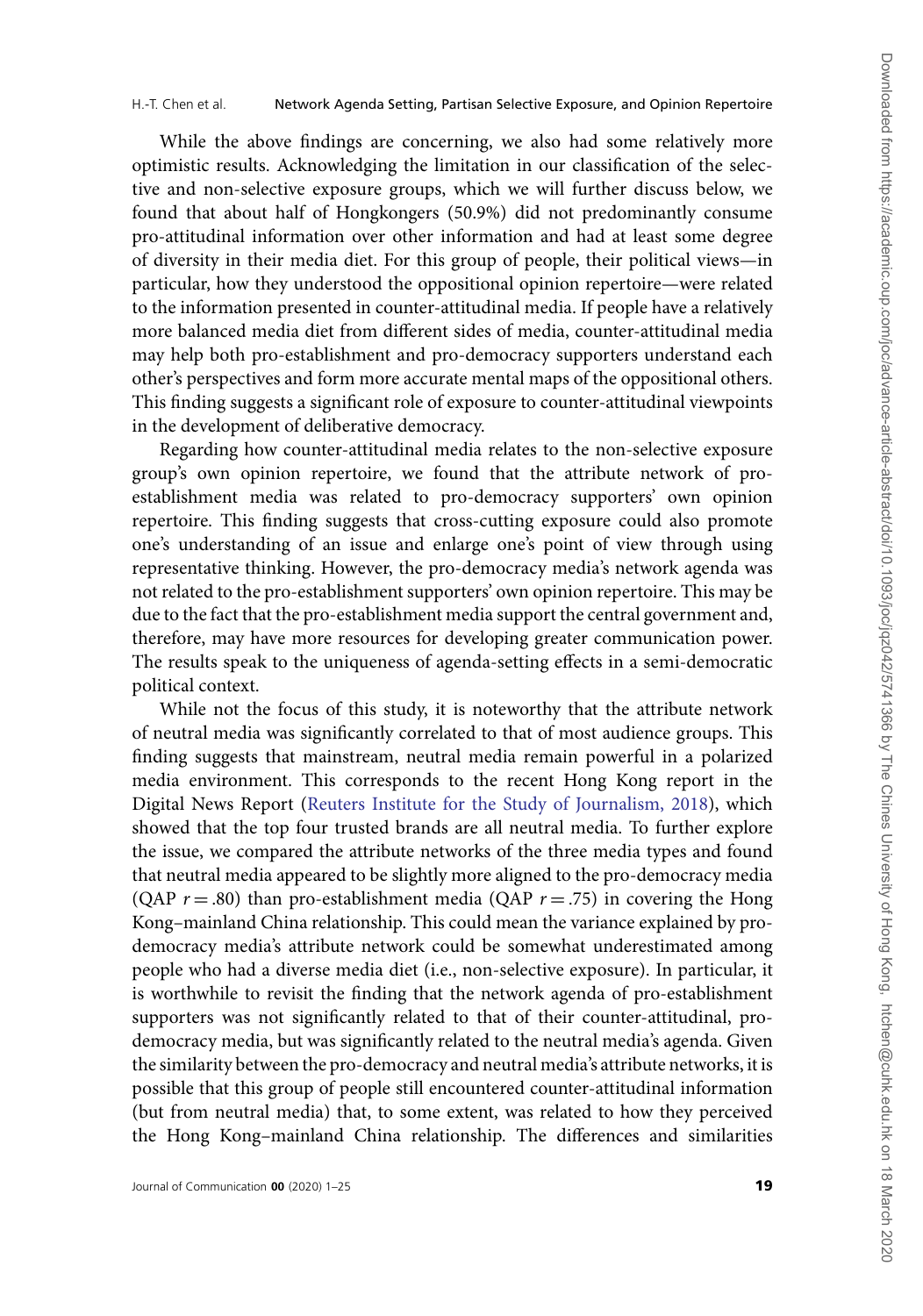between neutral and partisan media and their relative impact warrant further examination.

## **Limitations and future research**

The findings cannot be interpreted without limitations. First, although our study was built on the agenda-setting theory, which assumes a causal effect in which the salience of the agenda was transferred from the media to the public, and we collected the media content data prior to the public opinion survey, our analysis cannot rule out reverse causality from the public agenda to the media agenda. Future studies should include a panel design to better account for the causal direction.

Second, what we examined in the present study is the aggregate-level agendasetting effect. The relationships we investigated are between the attribute networks of different groups of media and different groups of publics. While this Gestalt approach focusing on aggregate-level media effects follows the standard NAS research design, it cannot fully explain individual variances in terms of media consumption and, ultimately, agenda-setting effects. Again, future researchers should consider a panel design to examine individual-level NAS effects by pairing each individual's specific media exposure and his/her perceived issue or attribute associations. Doing so would offer further insight into the extent to which partisan selectivity moderates the NAS effect.

Third, although we followed a theoretical conceptualization to categorize selective exposure or non-selective exposure groups based on one's preference for pro-attitudinal over other media [\(Stroud, 2017\)](#page-23-13), this approach of classification could be arbitrary. A different approach would be to further classify the respondents into different selective exposure levels and different types. We tested two alternative methods of measuring respondents' selective exposures. However, it turned out that further distinguishing between exposure types reduced the sample size in each group and compromised the size of the effect (see Supporting Information Appendix F). Future researchers could test these methods in larger samples.

We should acknowledge that our categorization of selective and non-selective exposure groups does not consider individuals' overall amounts of media exposure. It is possible that some people categorized in the selective exposure group rarely consumed news, which may affect the results. To probe into this issue, we conducted a descriptive analysis of the data and found that very few Hongkongers reported low media consumption frequency in our sample. We also conducted an additional network analysis by categorizing respondents into four groups: selective and high overall exposure, selective and low overall exposure, non-selective and high overall exposure, and non-selective and low overall exposure. We found that regardless of one's overall amount of media exposure, the pattern of the NAS effect among the selective exposure group stayed similar, while for the non-selective exposure group, consuming a certain amount of media appears to be necessary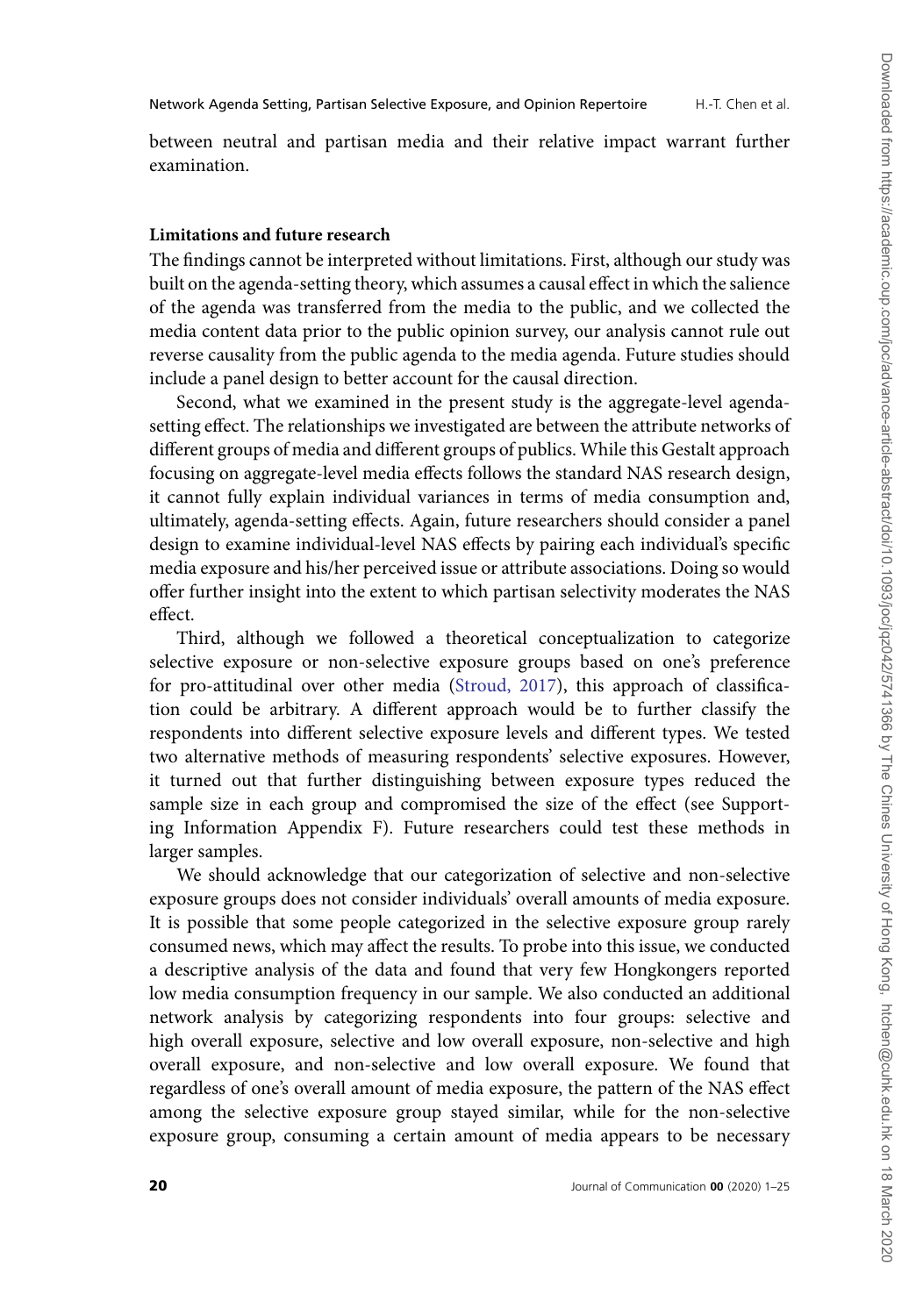for the effect of counter-attitudinal media to take place (Supporting Information Appendix G).

Lastly, although we include the available local media outlets in Hong Kong as much as possible and use a measurement of media consumption that has been widely employed in the agenda-setting studies, it is possible that social desirability and the difficulty of recalling the consumed media content could prompt people to over-report their media consumption [\(Prior, 2009\)](#page-23-12). Future studies could utilize experimental designs, naturalistic data collection (e.g., Nielsen), and log tracking to measure media consumption and examine whether the proposed relationships are sustained. Acknowledging this limitation, our study strives to provide a reasonable test of the theoretically derived prediction.

Despite the limitations, this study has contributed to the NAS model in several theoretical and methodological aspects. It provides a better understanding of how NAS varies based on one's partisan selective exposure and how pro- and counterattitudinal media relate to one's own and oppositional opinion repertoires, which could lead to further research with more classic deliberation measures. In addition, this study sheds light on the evolving media landscape in Hong Kong, providing important implications for understanding political polarization and the region's political climate in terms of its relationship with the mainland.

## **Supporting Information**

Additional Supporting Information may be found in the online version of this article.

Please note: Oxford University Press is not responsible for the content or functionality of any supplementary materials supplied by the authors. Any queries (other than missing material) should be directed to the corresponding author for the article.

## **Acknowledgments**

This work was supported by grants from the Research Grants Council of the Hong Kong Special Administrative Region, China (CUHK 24613415).

The authors thank Editor-in-Chief, Dr. Lance Holbert; Associate Editor, Dr. Michael Scharkow; and the four anonymous reviewers who have provided valuable advice and helpful comments on this work. The authors also thank Cheng Chen and Hans Tse for their assistance with the content analysis.

## **Notes**

1. The National Congress of the Communist Party of China is one of the most important events for the Chinese Communist party. It has been held every 5 years since 1987 and usually involves leadership changes and power shifts that gain both domestic and international media attention.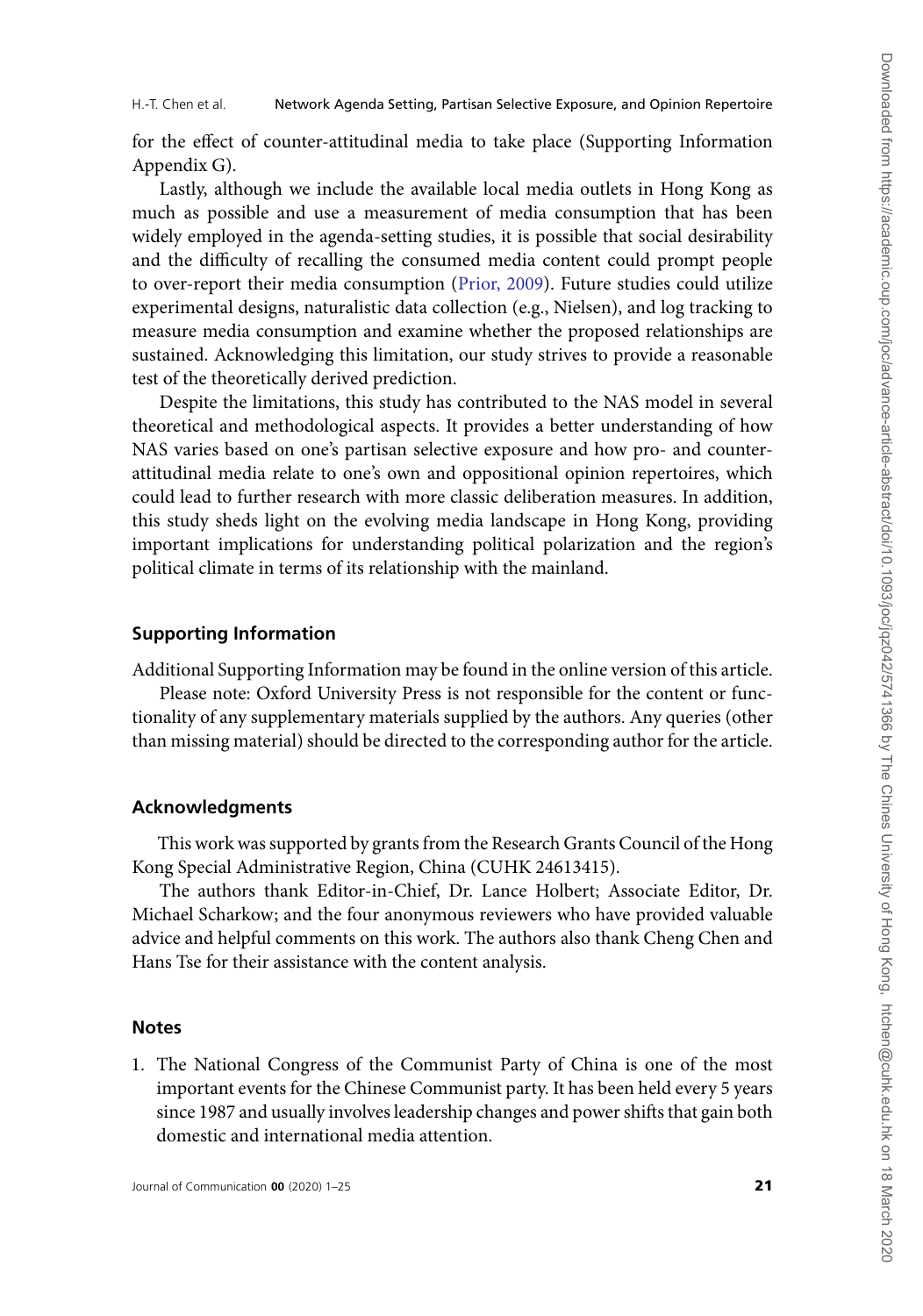- 2. Results of the opinion repertoires among the neutral group are reported in Supporting Information Appendix H.
- 3. We conducted a modularity test to identify sub-communities among media outlets based on their QAP correlation coefficients. The result suggested that the predetermined pro-establishment and pro-democracy media were indeed assigned to different communities, with only two outliers: *BastillePost* and *Initium Media*. The modularity test justifies our categorization of media groups and, therefore, we summed up all matrices for pro-establishment, pro-democracy, and neutral media separately. We decided to keep the two outliers in their original, partisan media groups because of their strong political inclinations.

## **References**

- <span id="page-21-4"></span>Anderson, J. R. (1983). *The architecture of cognition*. Cambridge, MA: Harvard University Press.
- <span id="page-21-9"></span>Ansolabehere, S., & Schaffner, B. F. (2014). Does survey mode still matter? Findings from a 2010 multi-mode comparison. *Political Analysis*, *22*(3), 285–303 doi[:10.1093/pan/mpt025.](https://doi.org/10.1093/pan/mpt025)
- <span id="page-21-8"></span>Barnidge, M., Gunther, A. C., Kim, J., Hong, Y., Perryman, M., Tay, S. K., & Knisely, S. (2020). Politically motivated selective exposure and perceived media bias. *Communication Research*, *47*(1), 82–103 doi: [10.1177/0093650217713066.](https://doi.org/10.1177/0093650217713066)
- <span id="page-21-7"></span>Benhabib, S. (1996). Toward a deliberative model of democratic legitimacy. In S. Benhabib (Ed.), *Democracy and difference* (pp. 67–94). Princeton, NJ: Princeton University Press.
- <span id="page-21-0"></span>Burkhalter, S., Gastil, J., & Kelshaw, T. (2002). A conceptual definition and theoretical model of public deliberation in small face-to-face groups. *Communication Theory*, *12*(4), 398–422. doi: [10.1111/j.1468-2885.2002.tb00276.x.](https://doi.org/10.1111/j.1468-2885.2002.tb00276.x)
- <span id="page-21-5"></span>Cappella, J. N., Price, V., & Nir, L. (2002). Argument repertoire as a reliable and valid measure of opinion quality: Electronic dialogue during campaign 2000. *Political Communication*, *19*(1), 73–93. doi: [10.1080/105846002317246498.](https://doi.org/10.1080/105846002317246498)
- <span id="page-21-6"></span>Chan, M., Lee, F. L. F., & Chen, H.-T. (2016). Mobile phones and civic participation in Asia: A comparative analysis of Hong Kong, China and Taiwan. In R. Wei (Ed.), *Mobile media, political participation and civic activism in Asia* (pp. 193–213). Netherlands: Springer.
- Chen, H.-T. (2018). Personal issue importance and motivated-reasoning goals for pro- and counterattitudinal exposure: A moderated mediation model of motivations and information selectivity on elaborative reasoning. *International Journal of Public Opinion Research*, *30*(4), 607–630. doi: [10.1093/ijpor/edx016.](https://doi.org/10.1093/ijpor/edx016)
- <span id="page-21-1"></span>Chen, H.-T., Gan, C. & Sun, P. (2017). How does political satire influence political participation? Examining the role of counter- and proattitudinal exposure, anger, and personal issue importance. *International Journal of Communication*, *11*, 3011–3029.
- <span id="page-21-2"></span>Cheng, Y. (2016). The third-level agenda-setting study: An examination of media, implicit, and explicit public agendas in China. *Asian Journal of Communication*, *26*(4), 319–332. doi: [10.1080/01292986.2015.1130159.](https://doi.org/10.1080/01292986.2015.1130159)
- <span id="page-21-3"></span>Cheng, Y., & Chan, C.-m. (2015). The third level of agenda setting in contemporary China: Tracking descriptions of moral and national education (MNE) in media coverage and people's minds. *International Journal of Communication*, *9*, 1090–1107.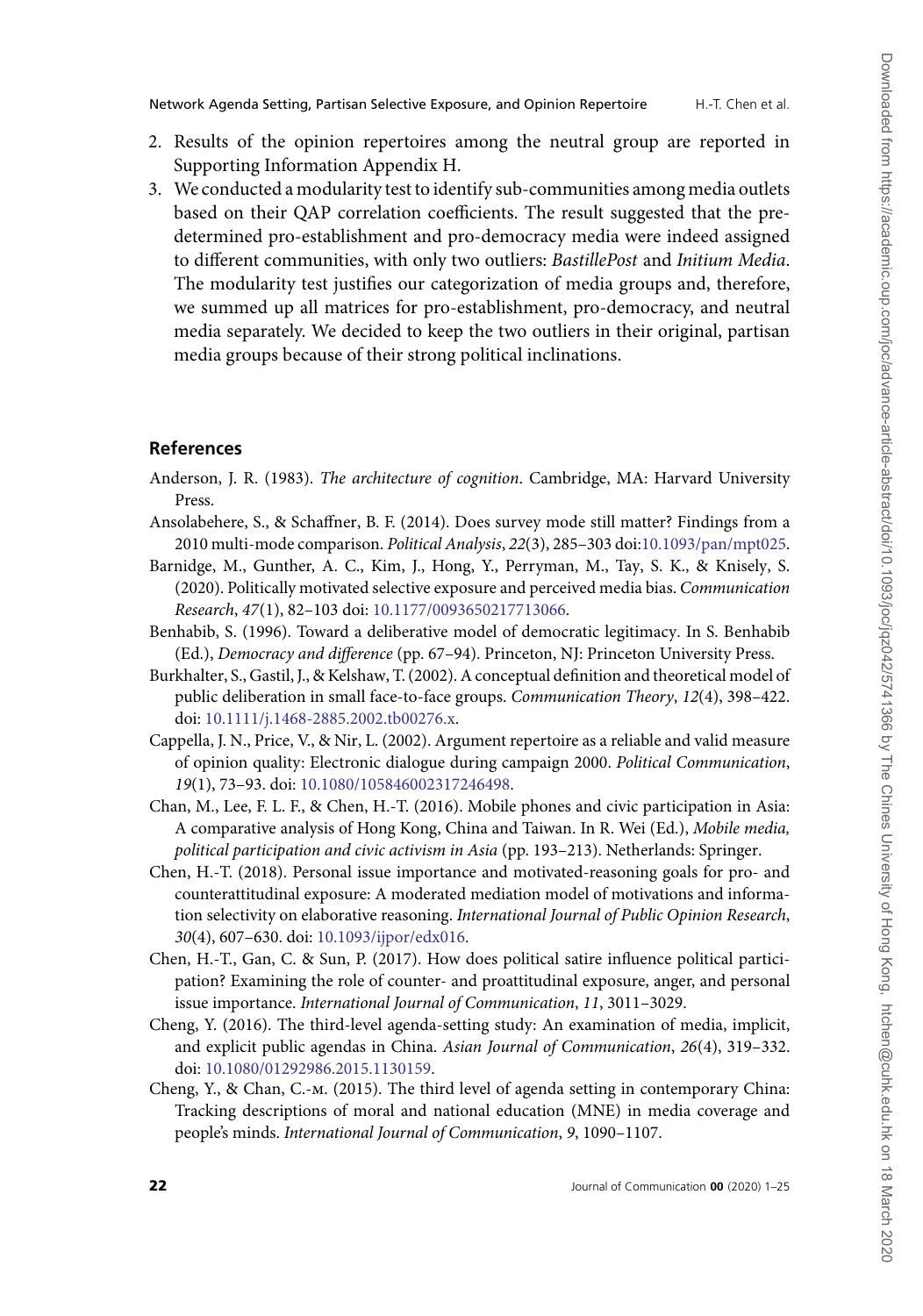- <span id="page-22-17"></span>Dekker, D., Krackhardt, D., & Snijders, T. A. B. (2007). Sensitivity of MRQAP tests to collinearity and autocorrelation conditions. *Psychometrika*, *72*(4), 563–581. doi: [10.1007/s11336-007-9016-1.](https://doi.org/10.1007/s11336-007-9016-1)
- <span id="page-22-5"></span>Dubois, E., & Blank, G. (2018). The echo chamber is overstated: The moderating effect of political interest and diverse media. *Information, Communication & Society*, *21*(5), 729–745. doi: [10.1080/1369118X.2018.1428656.](https://doi.org/10.1080/1369118X.2018.1428656)
- <span id="page-22-8"></span>Festinger, L. A. (1957). *A theory of cognitive dissonance*. Stanford, CA: Stanford University Press.
- <span id="page-22-15"></span>Frisch, N., Belair-Gagnon, V., & Agur, C. (2018). Media capture with Chinese characteristics: Changing patterns in Hong Kong's news media system. *Journalism*, *19*(8), 1165–1181. doi: [10.1177/1464884917724632.](https://doi.org/10.1177/1464884917724632)
- <span id="page-22-9"></span>Garrett, R. K. (2009). Politically motivated reinforcement seeking: Reframing the selective exposure debate. *Journal of Communication*, *59*, 676–699. doi: [10.1111/j.1460-2466.2009.01452.x.](https://doi.org/10.1111/j.1460-2466.2009.01452.x)
- <span id="page-22-16"></span>Garrett, R. K., Gvirsman, S. D., Johnson, B. K., Tsfati, Y., Neo, R., & Dal, A. (2014). Implications of pro- and counterattitudinal information exposure for affective polarization. *Human Communication Research*, *40*(3), 309–332. doi: [10.1111/hcre.12028.](https://doi.org/10.1111/hcre.12028)
- <span id="page-22-12"></span>Garrett, R. K., & Stroud, N. J. (2014). Partisan paths to exposure diversity: Differences in proand counterattitudinal news consumption. *Journal of Communication*, *64*(4), 680–701. doi: [10.1111/jcom.12105.](https://doi.org/10.1111/jcom.12105)
- <span id="page-22-14"></span>Gastil, J., & Dillard, J. P. (1999). Increasing political sophistication through public deliberation. *Political Communication*, *16*(1), 3–23. doi: [10.1080/105846099198749.](https://doi.org/10.1080/105846099198749)
- <span id="page-22-0"></span>Graber, D. A., & Smith, J. M. (2005). Political communication faces the 21st century. *Journal of Communication*, *55*(3), 479–407. doi: [10.1111/j.1460-2466.2005.tb02682.x.](https://doi.org/10.1111/j.1460-2466.2005.tb02682.x)
- <span id="page-22-1"></span>Guo, L. (2012). The application of social network analysis in agenda setting research: A methodological exploration. *Journal of Broadcasting & Electronic Media*, 56(4), 616–631. doi: [10.1080/08838151.2012.732148.](https://doi.org/10.1080/08838151.2012.732148)
- <span id="page-22-2"></span>Guo, L., & McCombs, M. (2011, May). *Network agenda setting: A third level of media effects.* Paper presented at the International Communication Association Conference. Boston, MA.
- <span id="page-22-6"></span>Guo, L., & McCombs, M. (2015). *The power of information networks: New directions for agenda setting* (Vol. 8). New York, NY: Routledge.
- <span id="page-22-3"></span>Gutmann, A., & Thompson, D. (1996). *Democracy and disagreement*. Cambridge, MA: Harvard University Press.
- <span id="page-22-10"></span>Habermas, J. (1989). *The structural transformation of the public sphere*. Cambridge, MA: MIT Press.
- <span id="page-22-4"></span>Iyengar, S., & Hahn, K. S. (2009). Red media, blue media: Evidence of ideological selectivity in media use. *Journal of Communication*, *59*(1), 19–39. doi: [10.1111/j.1460-2466.2008.01402.x.](https://doi.org/10.1111/j.1460-2466.2008.01402.x)
- <span id="page-22-11"></span>Kim, Y. (2015). Does disagreement mitigate polarization? How selective exposure and disagreement affect political polarization. *Journalism and Mass Communication Quarterly*, *92*(4), 915–937. doi[:10.1177/1077699015596328.](https://doi.org/10.1177/1077699015596328)
- <span id="page-22-13"></span>Kim, Y., Chen, H.-T., & Gil de Zúñiga, H. (2013). Stumbling upon news on the Internet: Effects of incidental news exposure and relative entertainment use on political engagement. *Computers in Human Behavior*, *29*(6), 2607–2614. doi[:10.1016/j.chb.2013.06.005.](https://doi.org/10.1016/j.chb.2013.06.005)
- <span id="page-22-7"></span>Klapper, J. T. (1960). *The effects of mass communication*. New York, NY: Free Press.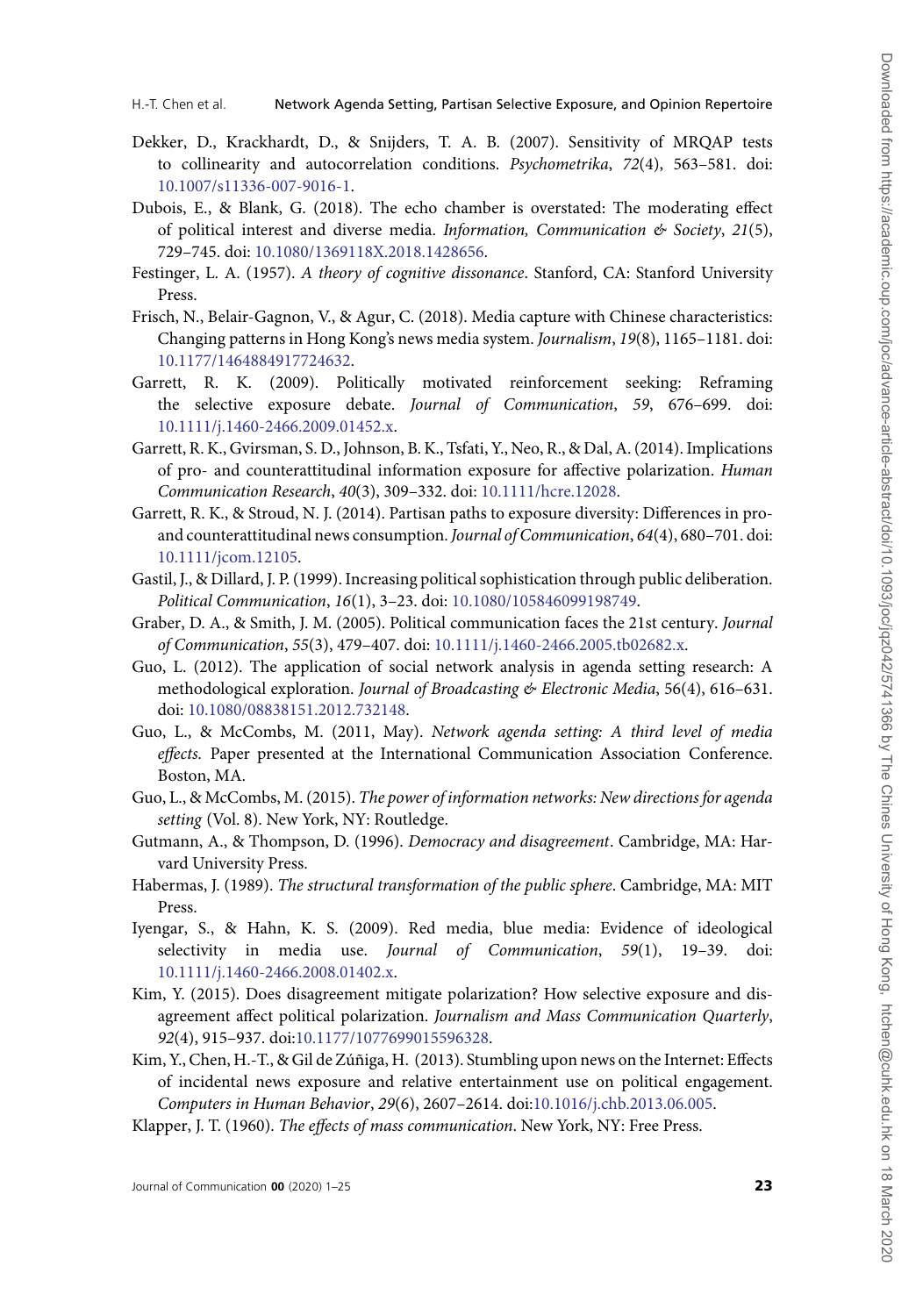Network Agenda Setting, Partisan Selective Exposure, and Opinion Repertoire H.-T. Chen et al.

- <span id="page-23-17"></span>Lacy, S., Watson, B. R., Riffe, D., & Lovejoy, J. (2015). Issues and best practices in content analysis. *Journalism & Mass Communication Quarterly*, *92*(4), 791–811. doi: [10.1177/1077699015607338.](https://doi.org/10.1177/1077699015607338)
- Lee, F. L. F. (2018). Changing political economy of the Hong Kong media. *China Perspectives*, *2018*/3, 9–18. doi: [10.4000/chinaperspectives.8009.](https://doi.org/10.4000/chinaperspectives.8009)
- <span id="page-23-6"></span>Lee, F. L. F., & Chan, J. M. (2012). *Media, social mobilisation and mass protests in post-colonial Hong Kong: The power of a critical event*. London, England: Routledge.
- <span id="page-23-15"></span>Linville, P. W., & Jones, E. E. (1980). Polarized appraisals of out-group members. *Journal of Personality and Social Psychology*, *38*(5), 689–703. doi: [10.1037/0022-3514.38.5.689.](https://doi.org/10.1037/0022-3514.38.5.689)
- <span id="page-23-0"></span>McCombs, M. (2004). *Setting the agenda: The mass media and public opinion*. Malden, MA: Blackwell.
- <span id="page-23-9"></span>McCombs, M., & Shaw, D. L. (1972). The agenda-setting function of mass media. *Public Opinion Quarterly*, *36*(2), 176–187.
- <span id="page-23-2"></span>Mutz, D. C. (2002). Cross-cutting social networks: Testing democratic theory in practice. *American Political Science Review*, *96*(1), 111–126. doi: [10.1017/S0003055402004264.](https://doi.org/10.1017/S0003055402004264)
- <span id="page-23-14"></span>Mutz, D. C., & Goldman, S. K. (2010). Mass media. In J. F. Dovidio, M. Hewstone, P. Glick & V. M. Esses (Eds.), *The SAGE handbook of prejudice, stereotyping and discrimination* (pp. 241–258). Thousand Oaks, CA: Sage.
- <span id="page-23-3"></span>Price, V., Cappella, J. N., & Nir, L. (2002). Does disagreement contribute to more deliberative opinion? *Political Communication*, *19*(1), 95–112. doi: [10.1080/105846002317246506.](https://doi.org/10.1080/105846002317246506)
- <span id="page-23-12"></span>Prior, M. (2007). *Post-broadcast democracy: How media choice increases inequality in political involvement and polarizes elections*. New York, NY: Cambridge University Press.
- Prior, M. (2009). The immensely inflated news audience: Assessing bias in self-reported news exposure. *Public Opinion Quarterly*, *73*(1), 130–143. doi[:10.1093/poq/nfp002.](https://doi.org/10.1093/poq/nfp002)
- <span id="page-23-8"></span>Public Opinion Programme (2019). *People's confidence in "One Country, Two Systems*". Retrieved from [https://www.hkupop.hku.hk/english/popexpress/trust/conocts/](https://www.hkupop.hku.hk/english/popexpress/trust/conocts/index.html) [index.html.](https://www.hkupop.hku.hk/english/popexpress/trust/conocts/index.html)
- Reuters Institute for the Study of Journalism (2017). *Digital news report 2017*. Retrieved from [http://www.digitalnewsreport.org/survey/2017/.](http://www.digitalnewsreport.org/survey/2017/)
- <span id="page-23-16"></span>Reuters Institute for the Study of Journalism (2018). *Digital news report 2018*. Retrieved from <http://www.digitalnewsreport.org/survey/2018/>
- <span id="page-23-10"></span>Sanders, L. M. (1997). Against deliberation. *Political Theory*, *25*(3), 347–376.
- <span id="page-23-5"></span>Stroud, N. J. (2011). *Niche news: The politics of news choice*. New York, NY: Oxford University Press.
- <span id="page-23-13"></span>Stroud, N. J. (2017). Selective exposure theories. In K. Kenski & K. H. Jamieson (Eds.), *The Oxford handbook of political communication*. Oxford, England: Oxford University Press.
- <span id="page-23-11"></span>Sunstein, C. R. (2007). *Republic.com 2.0*. Princeton, NJ: Princeton University Press.
- <span id="page-23-7"></span>Vargo, C. J., Guo, L., McCombs, M., & Shaw, D. L. (2014). Network issue agendas on Twitter during the 2012 U.S. presidential election. *Journal of Communication*. *64*(2), 296–316 doi: [10.1111/jcom.12089.](https://doi.org/10.1111/jcom.12089)
- <span id="page-23-1"></span>Vu, H. T., Guo, L., & McCombs, M. E. (2014). Exploring "the world outside and the pictures in our heads": A network agenda-setting study. *Journalism & Mass Communication Quarterly*. *91*(4), 669–686. doi: [10.1177/1077699014550090.](https://doi.org/10.1177/1077699014550090)
- <span id="page-23-4"></span>Wessler, H., & Rinke, E. M. (2014). Deliberative performance of television news in three types of democracy: Insights from the United States, Germany, and Russia. *Journal of Communication*, *64*(5), 827–851. doi: [10.1111/jcom.12115.](https://doi.org/10.1111/jcom.12115)